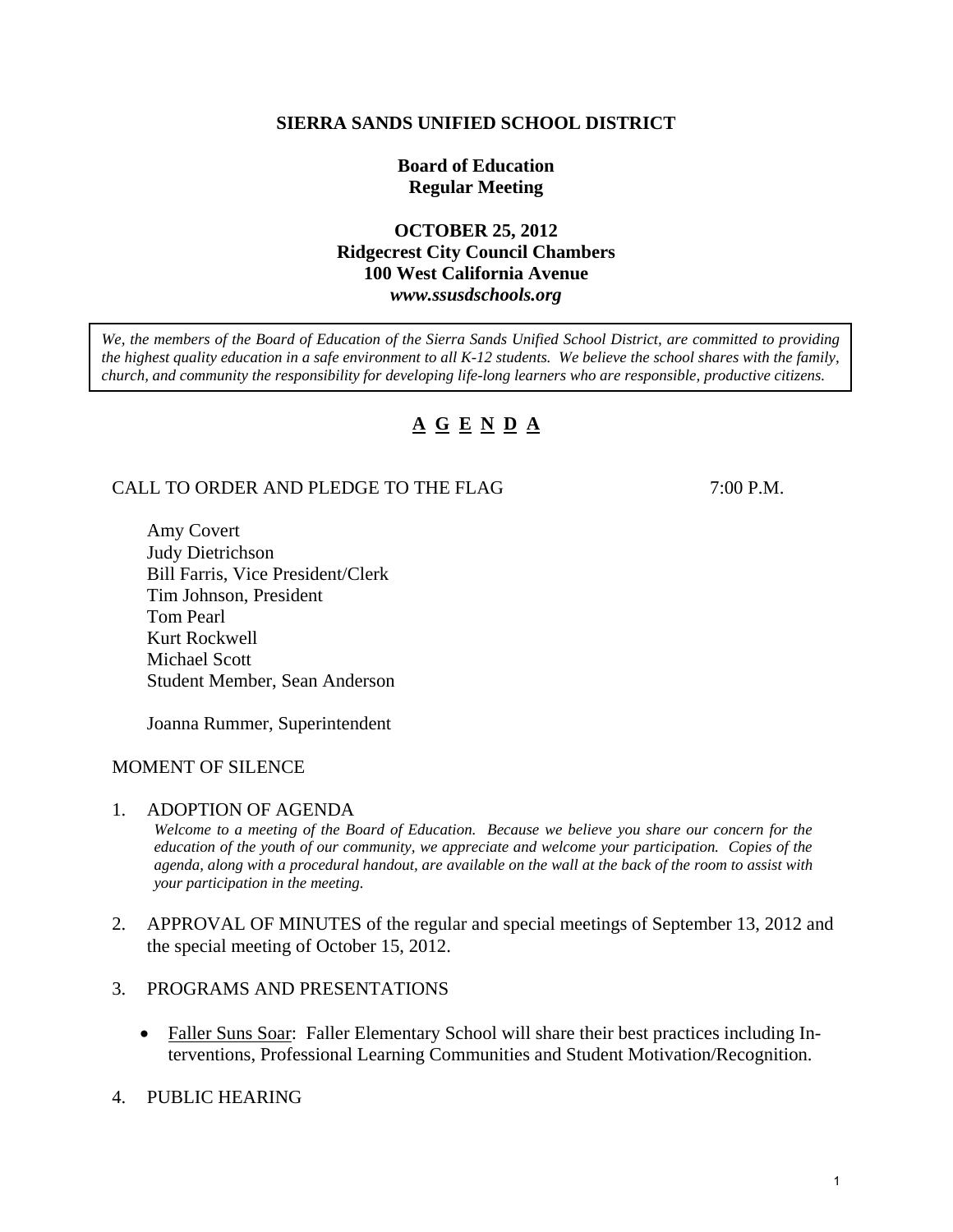# 5. REPORTS AND COMMUNICATIONS

- 5.1 Student Member's Report
- 5.2 Reports from Members of the Board
- 5.3 Superintendent's Report
	- Enrollment Report
	- Site Visits
	- Snake Safety Training
- 5.4 Communications from the public

*The board will provide time during the discussion of each agenda item for members of the public to comment. At this time, members of the public may address the board on an item not on the agenda. Comments should relate to items of public interest within the board's jurisdiction. The law prohibits the board from taking action on items not on the agenda. If appropriate, your comments will be referred to staff for response. When addressing the board, please state your name and address at the podium and limit your remarks to three minutes. In accordance with the board bylaws, the board will limit the total time for public input to 30 minutes. Those wishing to address the board beyond the 30-minute time limit may do so at the end of the scheduled meeting agenda.* 

## 6. EDUCATIONAL ADMINISTRATION

- 6.1 Appointment of Industry/ Business Members to Career Technical Advisory Committee
- 6.2 Report to the Board: Overview of the Sierra Sands Academic Performance Index (API) and Adequate Yearly Progress (AYP) with Results and Analysis of the STAR Testing Program for Spring 2012

# 7. POLICY DEVELOPMENT AND REVIEW

## 8. PERSONNEL ADMINISTRATION

8.1 Certificated

Employment, resignation, retirement, leave of absence, change of status, termination

- 8.2 Classified Employment, resignation, retirement, leave of absence, change of status, termination
- 8.3 Waiver Request Enabling the District to Assign Individuals in Certificated Positions Without Appropriate Credentials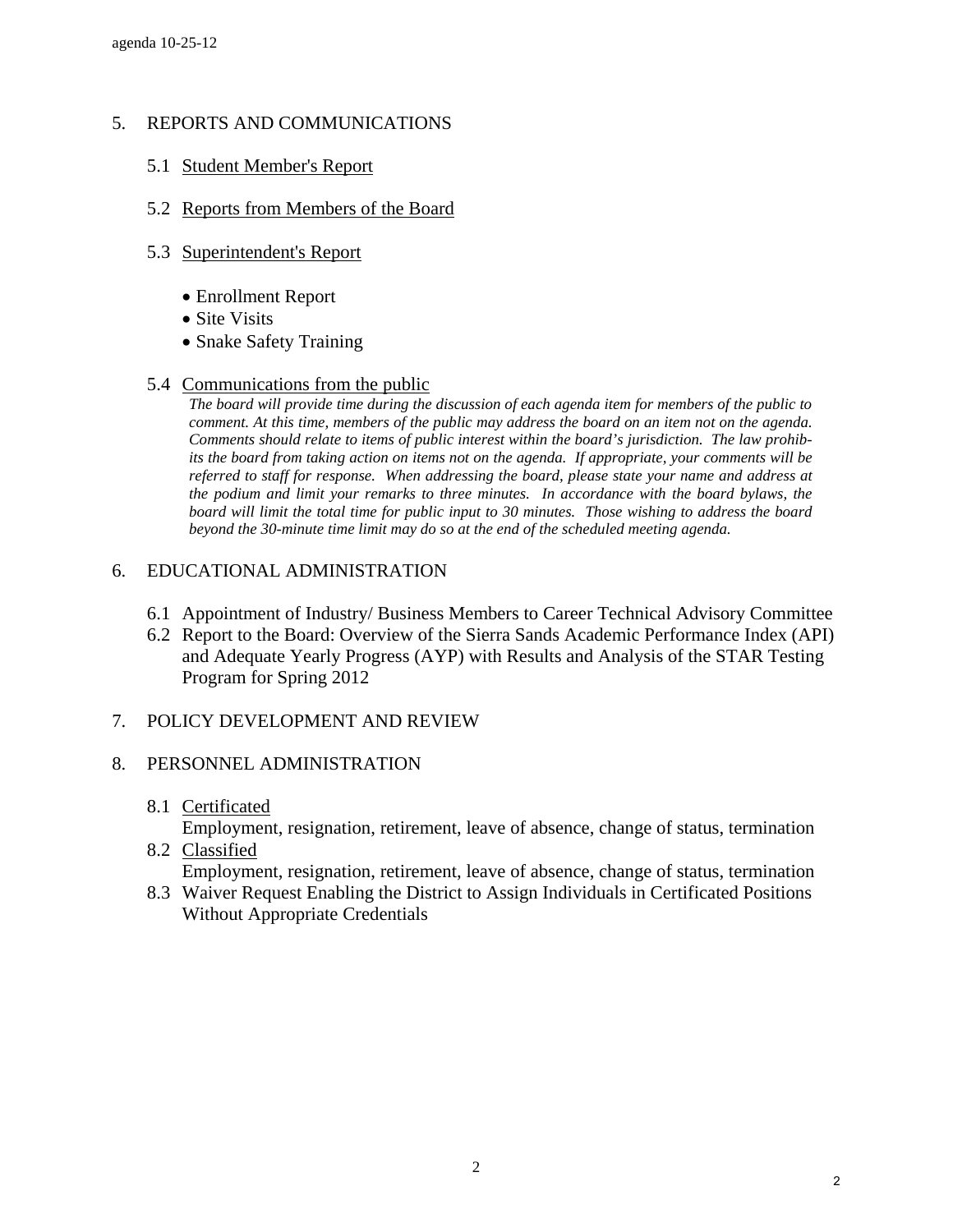## 9. GENERAL ADMINISTRATION

- 9.1 Gifts to the District
- 9. GENERAL ADMINISTRATION (continued)
- 9.2 Report to the Board: Nature and Resolution of Complaints with Regard to Deficiencies Related to Instructional Materials, Emergency or Urgent Facilities Conditions that Pose a Threat to the Health and Safety of Pupils or Staff, Teacher Vacancy or Misassignment, and Provision of Intensive Instruction and Services to Students Who Did Not Pass the California High School Exit Examination (CAHSEE) by the End of Grade 12, as Required by the Williams Act
- 9.3 Authorization for Board Member Travel

## 10. CONSTRUCTION ADMINISTRATION

- 10.1 Report to the Board: Measure "A" and Other Construction Activities and Issues
- 10.2 Approval of Change Order Number One Burroughs High School Career and Technical Education (CTE) TV – Video Production Building (F2) Conversion and Modernization
- 10.3 Approval of Change Order Number One Burroughs High School Career and Technical Education (CTE) TV – Construction Wood Technology (Shop GO2) Conversion and Modernization
- 10.4 Notice of Completion of Contract Burroughs Conversion and Modernization of Classroom F2 to TV and Video Production Studio (DSA Application Number A#03- 113217), awarded to Balfour Beatty Construction in the amount of \$328,700, Amended by Change Order Number One (\$8,299) to \$336,999
- 10.5 Notice of Completion of Contract Burroughs Conversion and Modernization of Shop GO3 to Construction Wood Technology Laboratory (DSA Application Number A#03- 113215), awarded to Balfour Beatty Construction in the amount of \$728,500, Amended by Change Order Number One (\$49,227) to \$777,727

## 11. BUSINESS ADMINISTRATION

### 12. CONSENT CALENDAR

- 12.1 Approval of "A" and "B" Warrants
- 12.2 Report to the Board on Solid Waste Hauling Services
- 12.3 Approval of Recommendations for Expulsion, Expulsion Cases # 1 1213, #2 1213, #3 1213, #4 1213, #5 1213, #6 1213, #7 1213, and #8 1213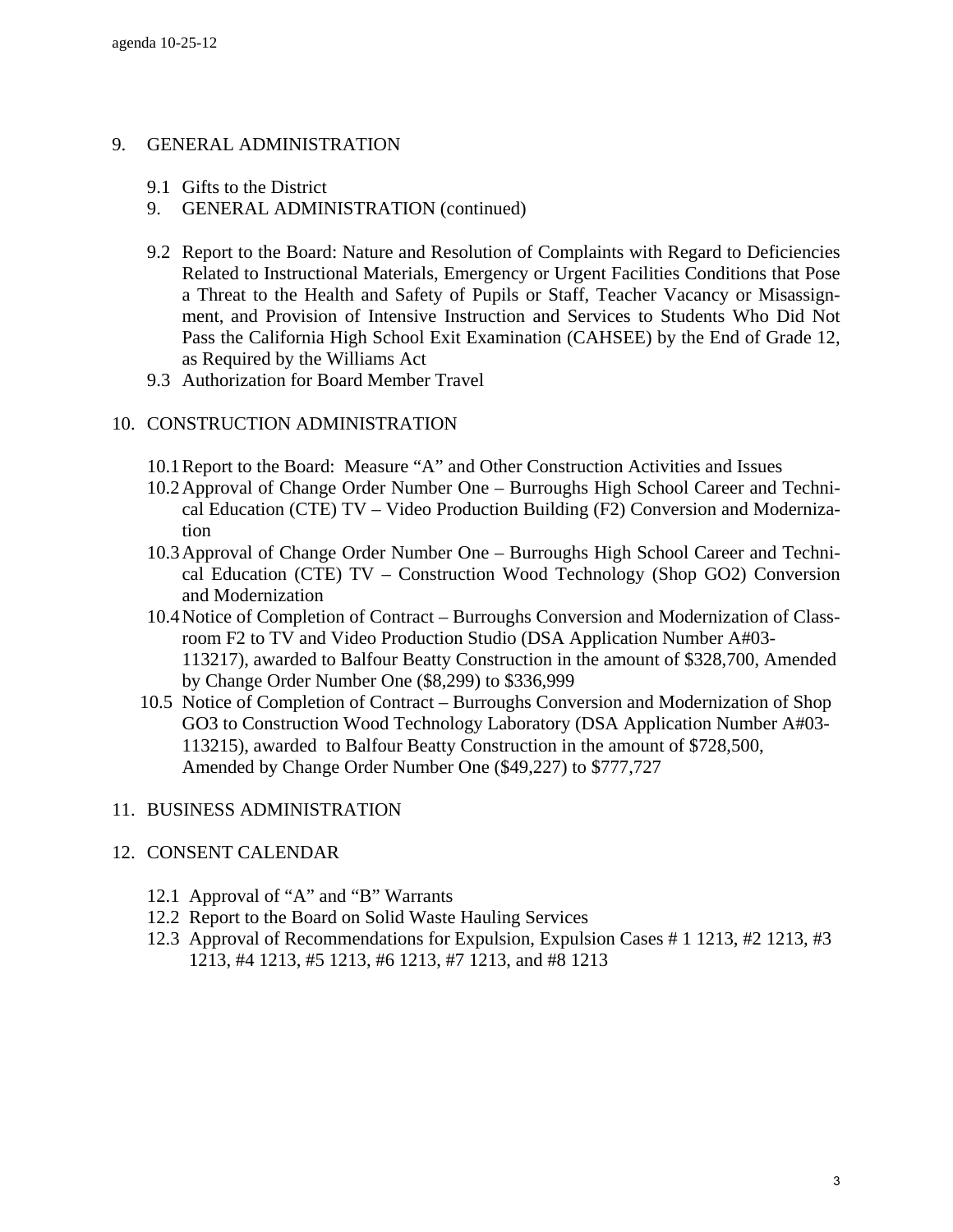# 13. FUTURE AGENDA

# 14. ADJOURNMENT

The next regular meeting of the Board of Education will be November 15, 2012.

*Any materials required by law to be made available to the public prior to a meeting of the Board of Education of the Sierra Sands Unified School District can be inspected during normal business hours at the district officeocated at 113 Felspar, Ridgecrest, CA. These materials can also be viewed on the district's internet website at [www.ssusdschools.org](http://www.ssusdschools.org/).* 

*Note: Individuals who require special accommodation, including but not limited to an American sign language interpreter, accessible seating or documentation in accessible formats, should contact the Superintendent's Office at least two days before the meeting date.*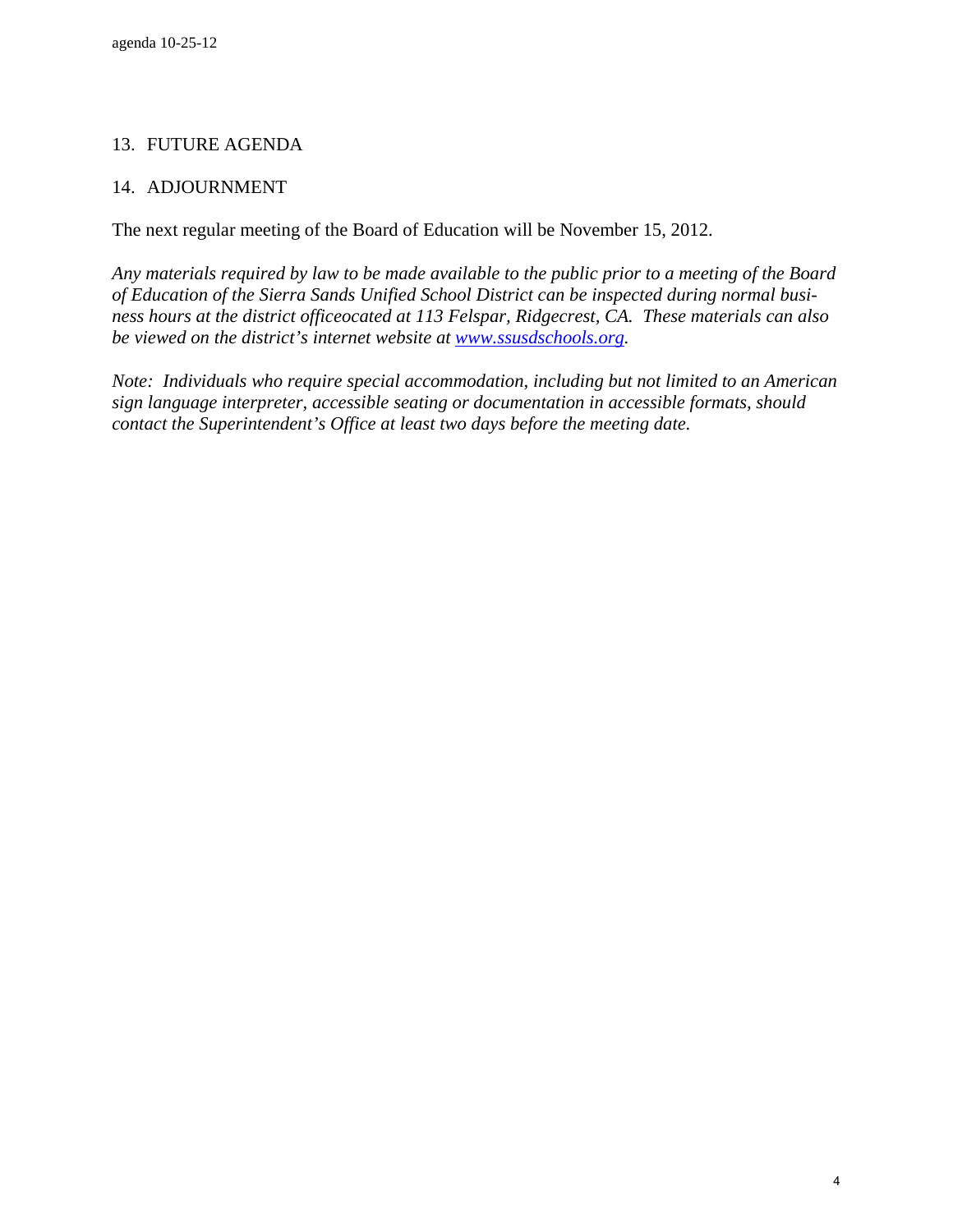### SIERRA SANDS UNIFIED SCHOOL DISTRICT

### Minutes of the Regular Meeting of the Board of Education

| DATE OF MEETING:        | September 13, 2012                                           |
|-------------------------|--------------------------------------------------------------|
| TIME OF MEETING:        | $7:00$ p.m.                                                  |
| PLACE OF MEETING:       | <b>Ridgecrest City Council Chambers</b>                      |
| <b>MEMBERS PRESENT:</b> | Covert, Dietrichson, Farris, Johnson, Pearl, Rockwell, Scott |
| <b>MEMBERS ABSENT:</b>  | None                                                         |
| <b>STAFF PRESENT:</b>   | Joanna Rummer, Superintendent                                |

PLEDGE OF ALLEGIANCE was recited in unison, led by student member Sean Anderson.

MOMENT OF SILENCE was observed.

1. ADOPTION OF AGENDA

The agenda was adopted by consensus as posted noting that the concurrent agenda will be heard following Item 10.1 and the IKSFA agenda will be heard following Item 11.3.

### 2. APPROVAL OF MINUTES

Hearing no comments, the minutes of the regular meeting of August 16, 2012 were adopted by consensus as written.

### 3. PROGRAMS AND PRESENTATIONS

• Recognition of Tom Pearl for Ten Years of Service as a Member of the Board of Education, Sierra Sands Unified School District.

 Board President Johnson, along with Superintendent Rummer presented Mr. Pearl a certificate in recognition for ten years of service as a member of the Board of Education.

• "B" Mountain Foundation will present a check to the Board of Education of the Sierra Sands Unified School District as a donation to the CTE Building Fund.

 Mr. Bruce Auld presented a check to Board President Johnson in the amount of \$7,500 from the "B" Mountain Foundation towards the CTE building fund.

### 4. PUBLIC HEARING

The public hearing was opened at 7:05 p.m. and hearing no comments was closed at 7:06 p.m.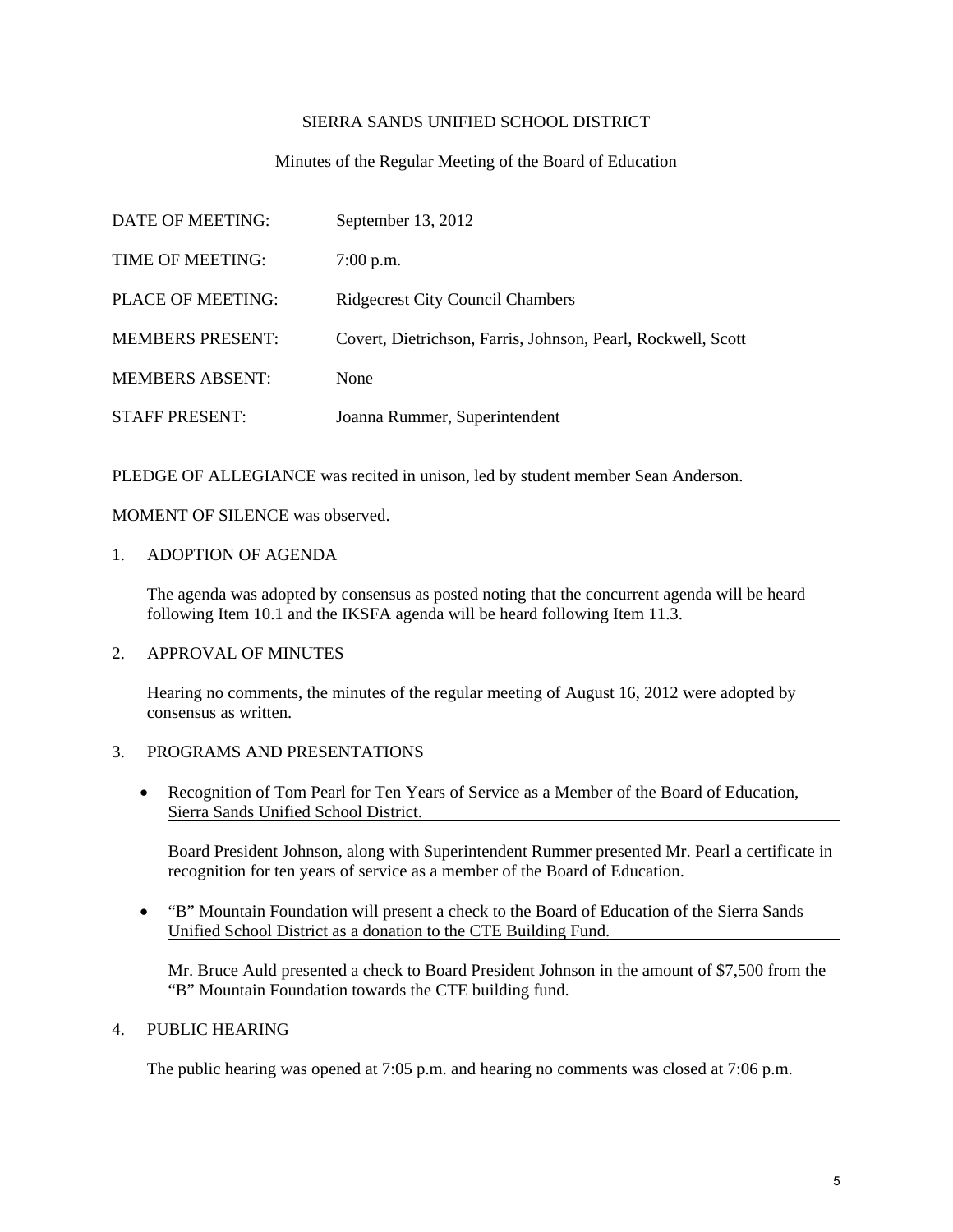### 5. REPORTS AND COMMUNICATIONS

### 5.1 Student Member's Report

Student Member Sean Anderson reported the following:

 Murray: The new sixth grade class is working cohesively to earn spirit points and students are enjoying the beginning of volleyball games. Many students participated in the Parade of 1000 Flags and our October PTO fundraiser is cookie dough! The first intervention/enrichment classes began last week to help students succeed during this first quarter grading period.

 Monroe: We have held two Tiger Class Competitions; the first was a suitcase relay race where students put clothes on from a suitcase and the second was a hanging donut eating contest. Volleyball Teams have started their games and the first *Coffee with the Principal* will be held tomorrow.

 Mesquite: Mesquite students and staff held a Back-To-School-Night Bar-B-Que to welcome all new students and staff to Mesquite. Several students participated in the Parade of 1000 Flags and several others are participating in the Beauty & the Beast production.

 Burroughs: Burroughs held their parking lot auction and a few spots are still available. Students are currently participating in a pennies war competition and the funds collected will be donated to cancer research. This weekend BHS will host the Night of 1000 Stars which spotlights the many talented students at the school. Homecoming is right around the corner with painting of B-Mountain, Powder Puff, the Homecoming Dance, and many more activities during this fun week.

### 5.2 Reports from Members of the Board

 President Johnson reported seeing the band and cheerleaders from BHS participating in the Parade of 1000 Flags as well as many other district students. Additionally, the Back to School Nights were great and a thank you goes out to staff for all their hard work.

### 5.3 Superintendent's Report

 Mrs. Rummer presented an update on our current enrollment status. We are down about 5 students at the elementary level, about 10 students at the middle school and about 50 at the high school. Mrs. Rummer complimented our staff for the great job done at the Back to School Nights and thanked the parents, teachers and staff for their participation.

### 5.4 Comments from the public on items not on the agenda

No comments were made.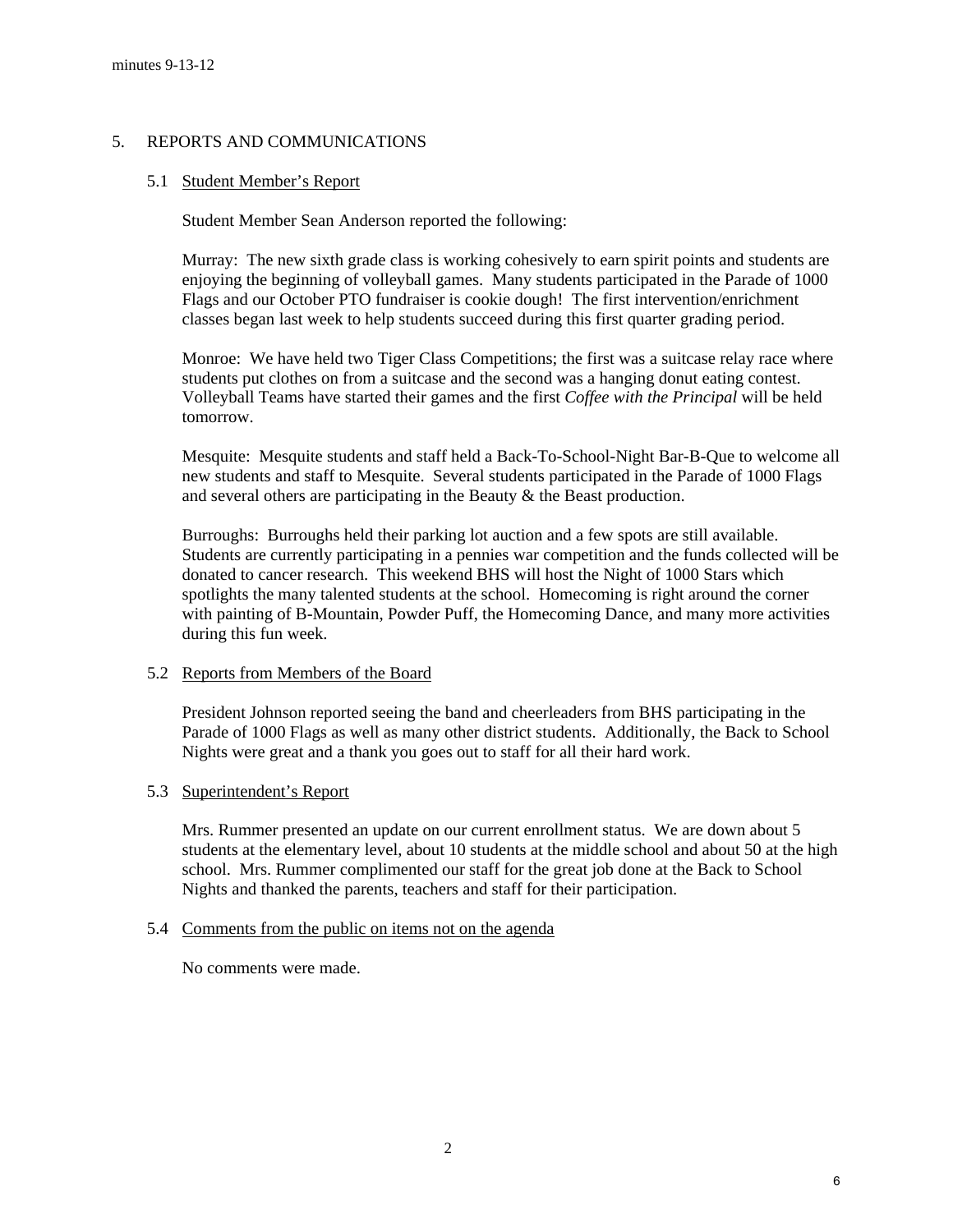### 6. EDUCATIONAL ADMINISTRATION

6.1 Approval of Participation in the State Funded K-3 Class Size Reduction Program for 2012- 2013

Motion passed to approve participation in the State Funded K-3 Class Size Reduction Program for 2012-13. COVERT/DIETRICHSON

AYES: Covert, Dietrichson, Farris, Johnson, Pearl, Rockwell, Scott

### 7. POLICY DEVELOPMENT AND REVIEW

### 8. PERSONNEL ADMINISTRATION

8.1 Certificated

 Employment, resignation, retirement, leave of absence, change of status, termination 8.2 Classified

Employment, resignation, retirement, leave of absence, change of status, termination

Motion passed to adopt the personnel actions as presented. ROCKWELL/SCOTT

AYES: Covert, Dietrichson, Farris, Johnson, Pearl, Rockwell, Scott

8.3 Approval of Tentative Agreement between the Desert Area Guidance Association (DAGA) and the Board of Education Regarding Contract Reopeners for 2012-2013

 Motion passed to approve the tentative agreement between the Desert Area Guidance Association (DAGA) and the Board of Education regarding reopeners for 2012-13. DIETRICHSON/COVERT

AYES: Covert, Dietrichson, Farris, Johnson, Pearl, Rockwell, Scott

8.4 Approval of Resolutions #4 1213, #5 1213, and #6 1213, Teachers Teaching Out of Their Major/Minor Field or Area

 Motion passed to approve Resolutions #4 1213, #5 1213, and #6 1213, Teachers Teaching Out of Their Major/Minor Field or Area. DIETRICHSON/COVERT

AYES: Covert, Dietrichson, Farris, Johnson, Pearl, Rockwell, Scott

### 9. GENERAL ADMINISTRATION

9.1 Gifts to the District

Motion passed to accept a donation for the dedication plaque for the Career and Technical Education Building valued at \$1,005 from Mr. Bruce Auld. FARRIS/SCOTT

AYES: Covert, Dietrichson, Farris, Johnson, Pearl, Rockwell, Scott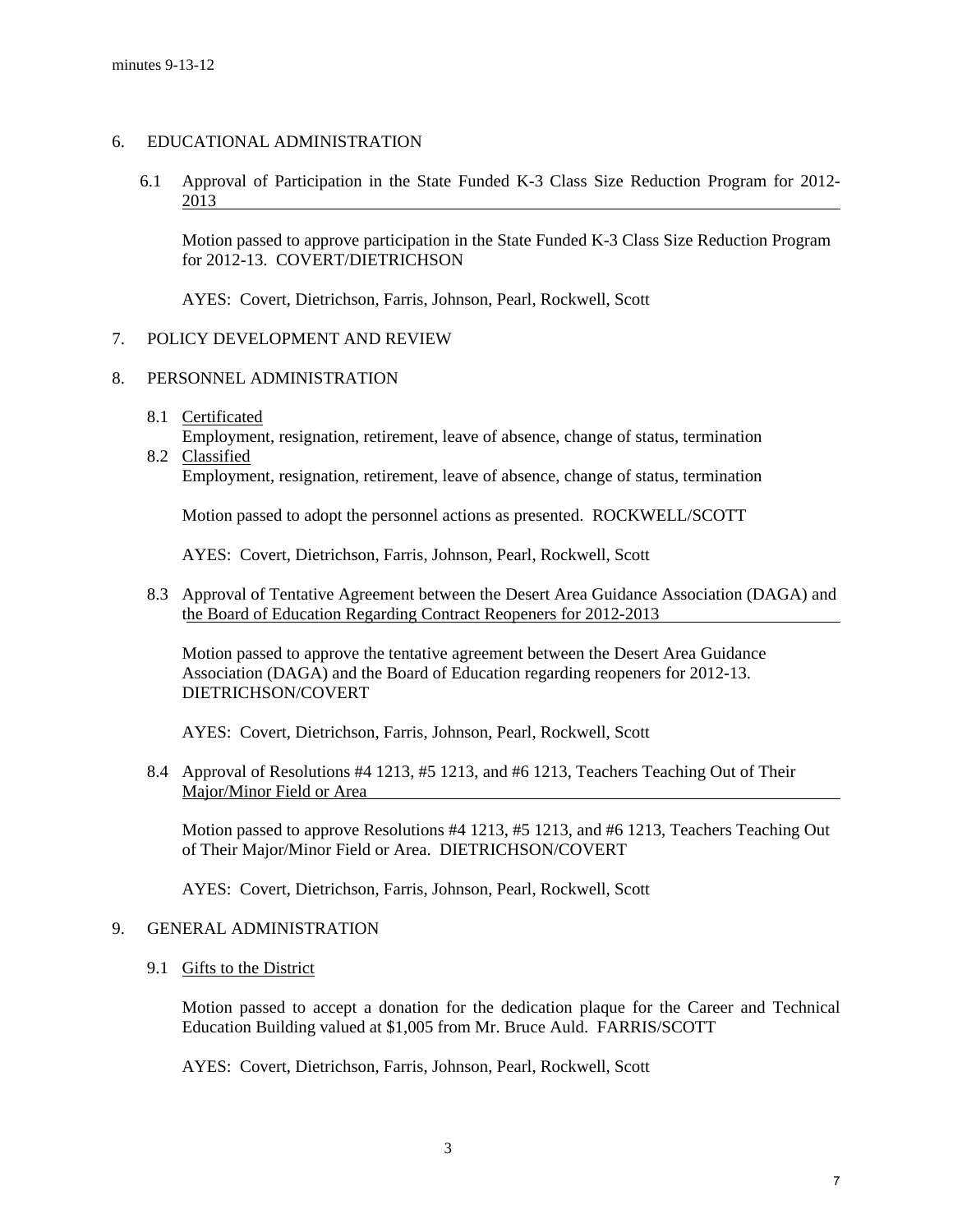### 10. CONSTRUCTION ADMINISTRATION

### 10.1 Report to the Board: Measure "A" and Other Construction Activities and Issues

 Mr. Bruce Auld reported to the board that the shade structures around the district were repaired at all sites where needed. The Phase II CTE buildings are open and running for construction trades and the video class at Burroughs. Currently we are working on a geographical index appeal. It costs approximately 26% more to perform construction work here than in the cities. We will continue to pursue this issue at the state level.

This item was presented for informational purposes only and required no action.

The special concurrent agenda was heard at this time.

### 11. BUSINESS ADMINISTRATION

11.1 Adoption of Resolution #7 1213 Approving the 2012-13 Estimated Gann Limit Calculations for the Sierra Sands Unified School District

 Motion passed to adopt Resolution #7 1213 approving the 2012-13 Estimated Gann Limit Calculations. DIETRICHSON/COVERT

AYES: Covert, Dietrichson, Farris, Johnson, Pearl, Rockwell, Scott

11.2 Request for Authorization to Sell District Vehicles

 Motion passed to authorize staff to sell two CNG school buses that are no longer used due to the fact that the available CNG filling station is no longer functional. COVERT/DIETRICHSON

AYES: Covert, Dietrichson, Farris, Johnson, Pearl, Rockwell, Scott

11.3 Acceptance of the 2011-12 Unaudited Actuals

 After discussion, motion passed to accept the unaudited actuals for 2011-12 as presented. DIETRICHSON/SCOTT

AYES: Covert, Dietrichson, Farris, Johnson, Pearl, Rockwell, Scott

President Johnson temporarily adjourned the regular meeting of the Sierra Sands Unified School District Board of Trustees to open the meeting of the Board of Directors of the Inyo-Kern Schools Financing Authority.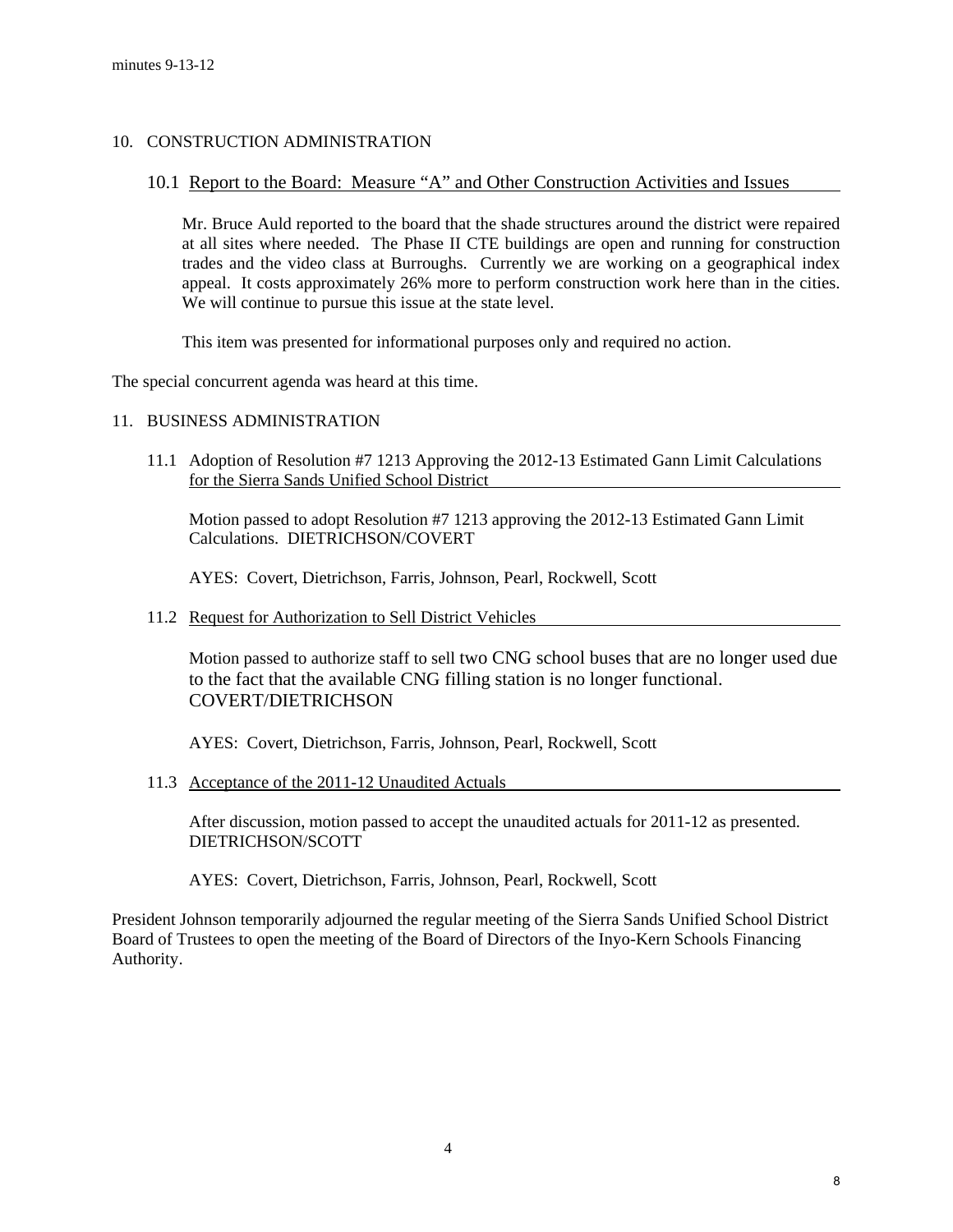### 12. CONSENT CALENDAR

- 12.1 Approval of "A" and "B" Warrants
- 12.2 Report to the Board on Solid Waste Hauling Services
- 12.3 Authorization to Pay Conference Expenses for St Ann's School Staff
- 12.4 Approval of Contract With Kern County Superintendent of Schools for Mobility and Visually Impaired Itinerant Services for Special Education Students
- 12.5 Approval of Recommendation of Administrative Hearing Panel Regarding Enrollment Request from a Student Expelled from Another District, Case #D01 1213

Motion passed to adopt the consent calendar as presented. DIETRICHSON/COVERT

AYES: Covert, Dietrichson, Farris, Johnson, Pearl, Rockwell, Scott

### 13. FUTURE AGENDA

 Mrs. Covert stated that the Kern County Trustees Annual Meeting is coming up soon so we will need to schedule that for approval at the next board meeting.

### 14. ADJOURNMENT

### THE BOARD OF EDUCATION

\_\_\_\_\_\_\_\_\_\_\_\_\_\_\_\_\_\_\_\_\_\_\_\_\_\_\_\_\_\_\_\_\_\_\_\_\_\_\_\_\_ \_\_\_\_\_\_\_\_\_\_\_\_\_\_\_\_\_\_\_\_\_\_\_\_\_\_\_\_\_\_\_\_\_\_\_\_\_\_\_\_

William Farris, Vice President/Clerk Joanna Rummer, Secretary to Board

recorder: Alison Burson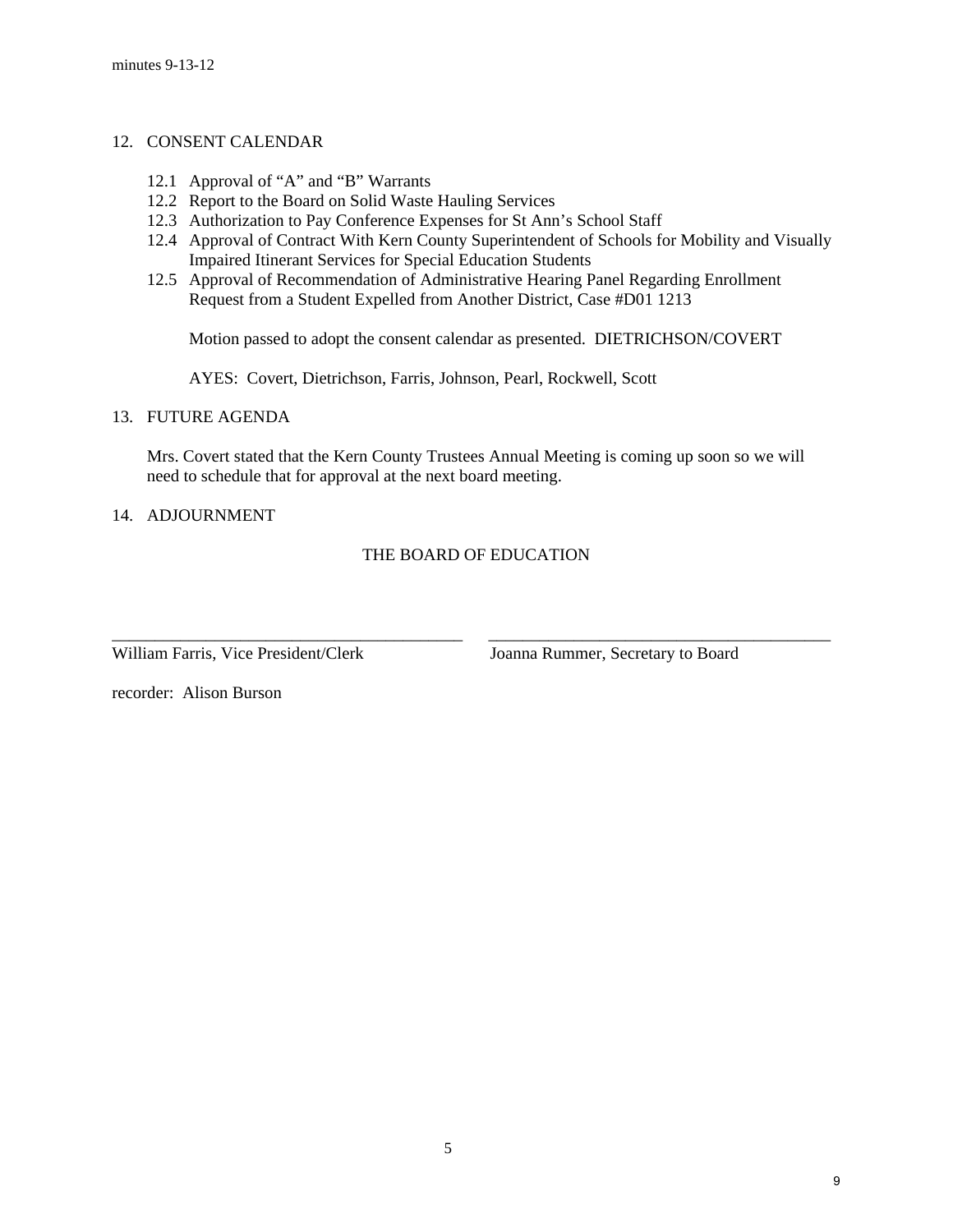### SIERRA SANDS UNIFIED SCHOOL DISTRICT

### Minutes of the Special Concurrent Meeting of the Board of Education

| DATE OF MEETING:        | September 13, 2012                                           |
|-------------------------|--------------------------------------------------------------|
| TIME OF MEETING:        | $7:00$ p.m.                                                  |
| PLACE OF MEETING:       | <b>Ridgecrest City Council Chambers</b>                      |
| <b>MEMBERS PRESENT:</b> | Covert, Dietrichson, Farris, Johnson, Pearl, Rockwell, Scott |
| <b>STAFF PRESENT:</b>   | Joanna Rummer, Superintendent                                |

### 1. ADOPTION OF AGENDA

### 2. CONSTRUCTION ADMINISTRATION

2.1 Approval of Change Order Number One – Sherman E. Burroughs High School Career and Technical Education (CTE) Building

 Motion passed to approve the Change Order Number One – Burroughs High School Career and Technical Education (CTE) Building. DIETRICHSON/COVERT

AYES: Covert, Dietrichson, Farris, Johnson, Pearl, Rockwell, Scott

2.2 Notice of Completion – Sherman E. Burroughs High School Career and Technical Education (CTE) Building (DSA Application Number A#03-112192 ), awarded in the form of a "CM at Risk" contract to Barnhart, Balfour-Beatty in the amount of \$6,218,146, amended by change order to \$6,263,533.

 Motion passed to approve the Notice of Completion for Burroughs High School Career and Technical Education (CTE) Building (DSA # A#03-112192). ROCKWELL/COVERT

AYES: Covert, Dietrichson, Farris, Johnson, Pearl, Rockwell, Scott

2.3 Notice of Completion of Contract – Sherman E. Burroughs Infrastructure (electrical conversion) Project Phase II (DSA Application Number A#03- 113502), awarded to Barnhart, Balfour-Beatty in the amount of \$4,881,250.

 Motion passed to approve the Notice of Completion for Burroughs Infrastructure (electrical conversion) Project Phase II (DSA Application Number A303-113502). DIETRICHSON/COVERT

AYES: Covert, Dietrichson, Farris, Johnson, Pearl, Rockwell, Scott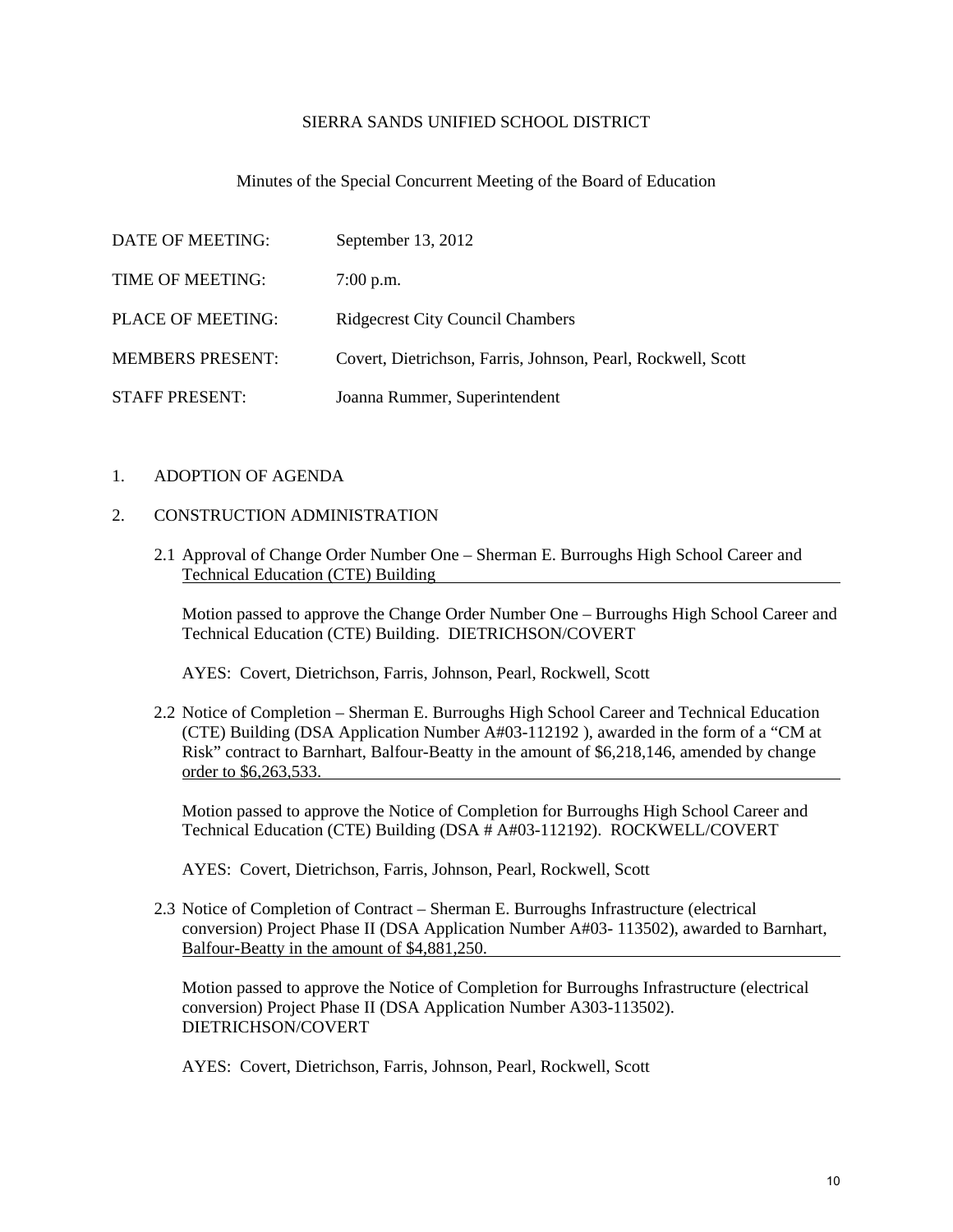3. ADJOURNMENT was at 8:00 p.m.

# THE BOARD OF EDUCATION

\_\_\_\_\_\_\_\_\_\_\_\_\_\_\_\_\_\_\_\_\_\_\_\_\_\_\_\_\_\_\_\_\_\_\_\_\_\_\_\_\_ \_\_\_\_\_\_\_\_\_\_\_\_\_\_\_\_\_\_\_\_\_\_\_\_\_\_\_\_\_\_\_\_\_\_\_\_\_\_\_\_

William Farris, Vice President/Clerk Joanna Rummer, Secretary to Board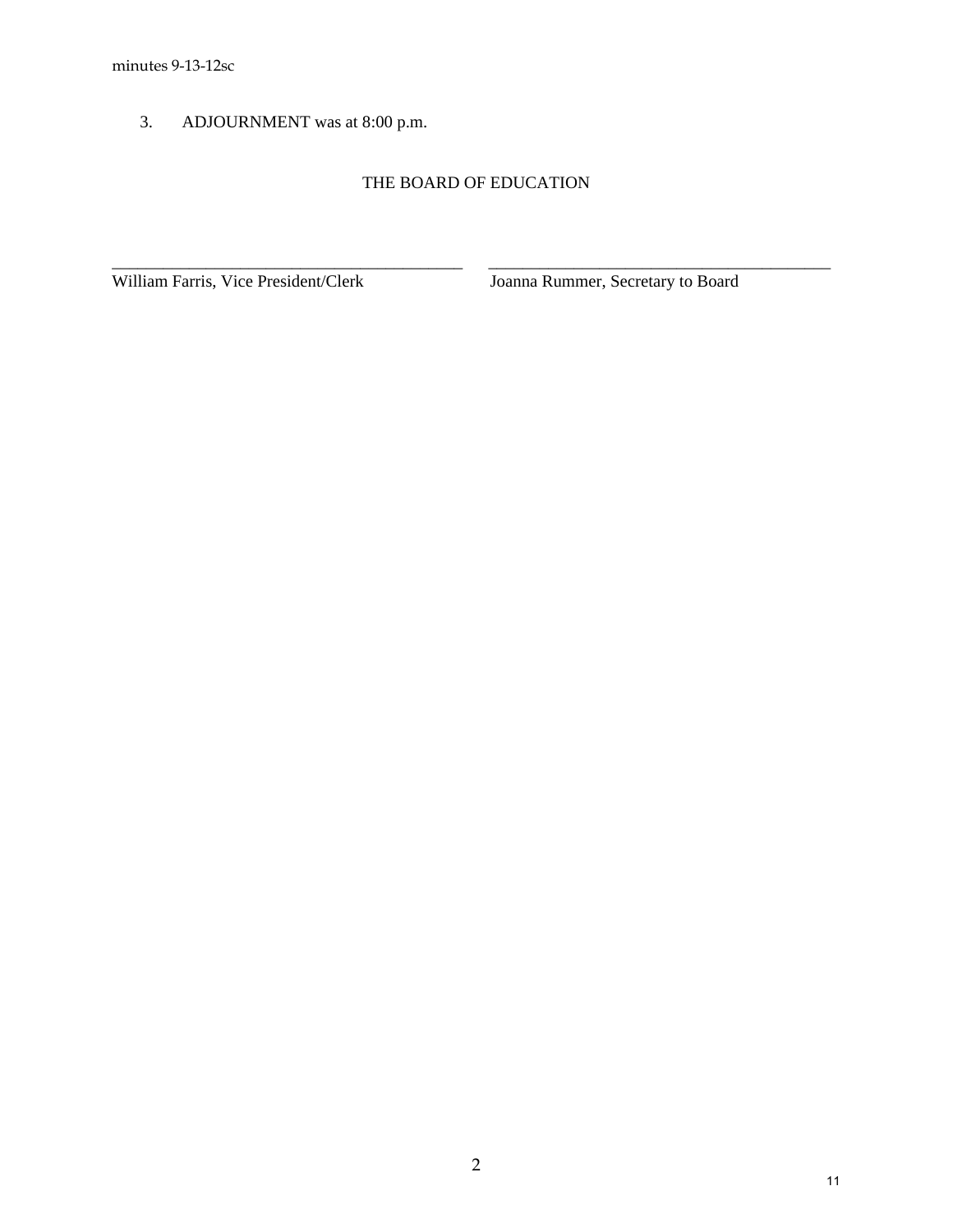### SIERRA SANDS UNIFIED SCHOOL DISTRICT

### Minutes of the Special Meeting of the Board of Education

| DATE OF MEETING:        | October 15, 2012                                   |
|-------------------------|----------------------------------------------------|
| TIME OF MEETING:        | $6:30$ p.m.                                        |
| PLACE OF MEETING:       | District Office Conference Room                    |
| <b>MEMBERS PRESENT:</b> | Covert, Dietrichson, Farris, Johnson, Pearl, Scott |
| <b>MEMBERS ABSENT:</b>  | Rockwell                                           |
| <b>STAFF PRESENT:</b>   | Joanna Rummer, Superintendent                      |

- 1. ADOPTION OF AGENDA
- 2. GENERAL ADMINISTRATION
	- 2.1 The Board Will Meet in a Work Study Session to Establish District Goals for 2014-2017

 The board met in a work study session to discuss setting the District Goals for 2014-2017. No action was taken.

3. ADJOURNMENT was at 8:30 p.m.

## THE BOARD OF EDUCATION

\_\_\_\_\_\_\_\_\_\_\_\_\_\_\_\_\_\_\_\_\_\_\_\_\_\_\_\_\_\_\_\_\_\_\_\_\_\_\_\_\_ \_\_\_\_\_\_\_\_\_\_\_\_\_\_\_\_\_\_\_\_\_\_\_\_\_\_\_\_\_\_\_\_\_\_\_\_\_\_\_\_

William Farris, Vice President/Clerk Joanna Rummer, Secretary to Board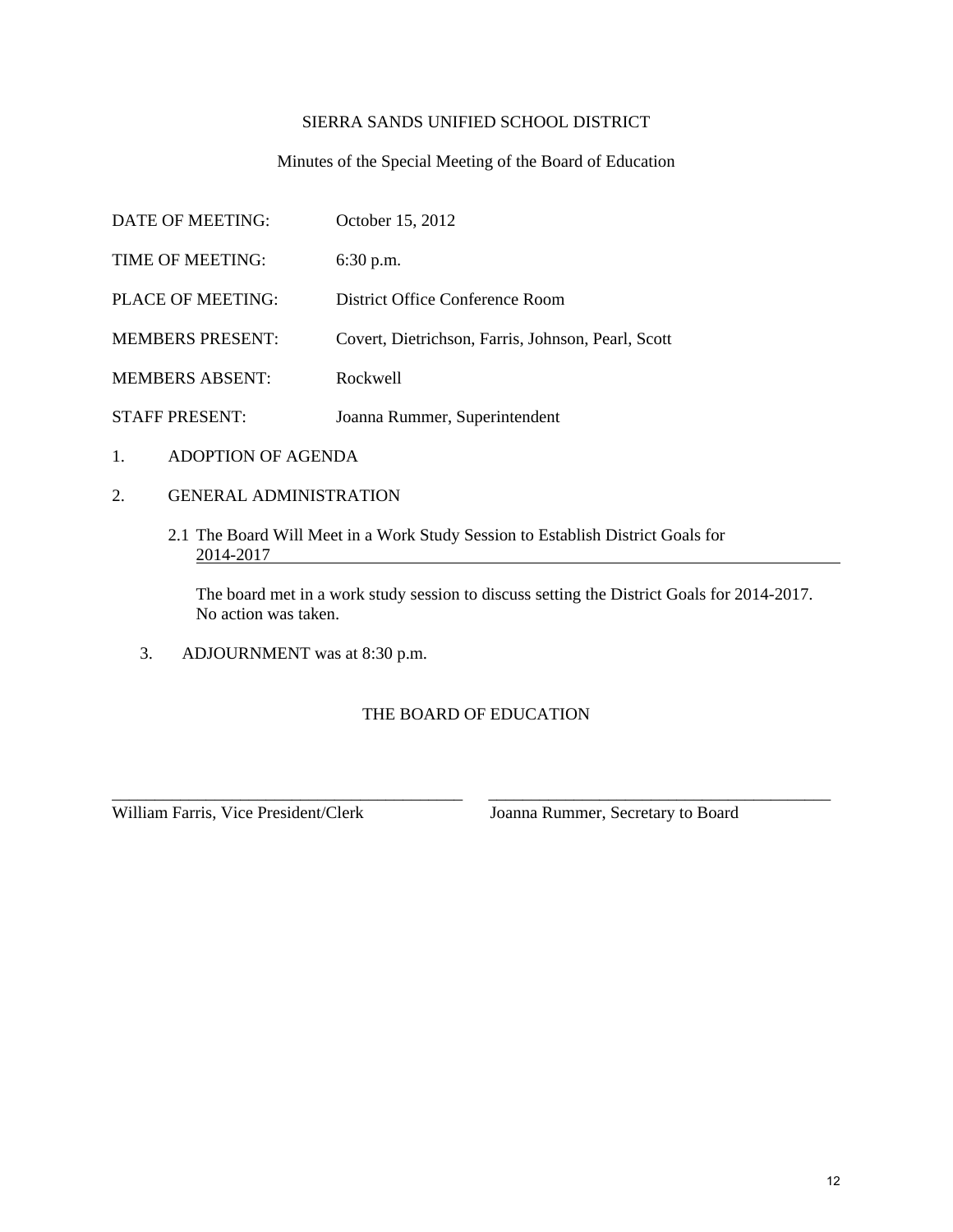#### Sierra Sands Unified School DistrictFirst Month Enrollment 2012-2013

|                       |                 |          |     |          |                |     |                |                 |      |                |       |          |            |                 |      |                          | Elementary K - 5    |      | 2012-13 2011-12 |
|-----------------------|-----------------|----------|-----|----------|----------------|-----|----------------|-----------------|------|----------------|-------|----------|------------|-----------------|------|--------------------------|---------------------|------|-----------------|
|                       | 2012-13 2011-12 |          |     |          |                |     |                | $5\phantom{.0}$ |      | $\overline{7}$ | 8     | $9 - 12$ | <b>SDC</b> | 2012-13 2011-12 |      | TOTAL TOTAL CHANGE       |                     |      |                 |
| <b>SCHOOL</b>         | $\%$            | %        | Κ   | 1        | $\overline{c}$ | 3   | 4              |                 | 6    |                |       |          |            |                 |      |                          | Regular -           |      |                 |
| <b>FALLER</b>         | 97.1%           | 97.4%    | 70  | 81       | 76             | 83  | 84             | 71              |      |                |       |          |            | 465             | 497  | $-32$                    | Κ                   | 399  | 398             |
| <b>GATEWAY</b>        | 96.6%           | 97.4%    | 61  | 85       | 70             | 71  | 63             | 59              |      |                |       |          | 18         | 427             | 435  | -81                      | $1 - 3$             | 1172 | 1168            |
| <b>INYOKERN</b>       | 94.4%           | 97.1%    | 35  | 38       | 31             | 33  | 33             | 27              |      |                |       |          |            | 197             | 193  | 4                        | $4 - 5$             | 690  | 707             |
| <b>LAS FLORES</b>     | 96.9%           | 97.4%    | 96  | 71       | 78             | 66  | 63             | 68              |      |                |       |          |            | 442             | 398  | 44                       | Special Education - |      |                 |
| <b>PIERCE</b>         | 97.3%           | 97.1%    | 59  | 55       | 61             | 59  | 50             | 53              |      |                |       |          |            | 337             | 338  | $-1$                     | <b>SDC</b>          | 117  | 97              |
| <b>RAND</b>           | 91.9%           | 92.1%    | 6   | $\Omega$ | 3 <sup>l</sup> | 2   | $\Omega$       | $\Omega$        |      |                |       |          |            | 11              | 61   | 5                        | <b>RSP</b>          | 90   | 92              |
| <b>RICHMOND ANNEX</b> | 94.0%           | 93.9%    |     |          |                |     |                |                 |      |                |       |          | 99         | 99              | 97   | $\mathbf 2$              | Middle 6-8          |      |                 |
| <b>RICHMOND</b>       | 96.9%           | 97.5%    | 72  | 77       | 63             | 69  | 61             | 58              |      |                |       |          |            | 400             | 406  | -6                       | Regular             | 1027 | 1030            |
| <b>TOTAL K-5</b>      | 96.6%           | 97.2%    | 399 | 407      | 382            | 383 | 354            | 336             |      |                |       |          | 117        | 2378            | 2370 | 8                        | Special Education - |      |                 |
| <b>MONROE</b>         | 96.7%           | 97.5%    |     |          |                |     |                |                 | 155  | 153            | 156   |          | 28         | 492             | 488  | 4                        | <b>SDC</b>          | 57   | 57              |
| <b>MURRAY</b>         | 96.6%           | 96.8%    |     |          |                |     |                |                 | 201  | 202            | 160   |          | 29         | 592             | 599  | $-7$                     | <b>RSP</b>          | 71   | 77              |
| TOTAL 6-8             | 96.7%           | 97.1%    |     |          |                |     |                |                 | 356  | 355            | 316   |          | 57         | 1084            | 1087 | $-3$                     | High School 9 - 12  |      |                 |
| <b>BURROUGHS</b>      | 96.3%           | 96.3%    |     |          |                |     |                |                 |      |                |       | 1372     | 63         | 1435            | 1453 | $-18$                    | Regular             | 1372 | 1378            |
| <b>MESQUITE</b>       | 95%             | 95.0%    |     |          |                |     |                |                 |      |                |       | 103      | $\Omega$   | 103             | 114  | $-11$                    | Continuation        | 103  | 114             |
|                       |                 |          |     |          |                |     |                |                 |      |                |       |          |            | $\overline{0}$  |      | $\bf{0}$                 | <b>ROP</b>          | 281  |                 |
|                       |                 |          |     |          |                |     |                |                 |      |                |       |          |            | $\overline{0}$  |      | 0                        | Special Education - |      |                 |
| <b>TOTAL 9 - 12</b>   |                 |          |     |          |                |     |                |                 |      |                |       | 1475     | 63         | 1538            | 1567 | $-29$                    | <b>SDC</b>          | 63   | 75              |
| <b>12-13 TOTAL</b>    | 96.5%           |          | 399 | 407      | 382            | 383 | 354            | 336             | 356  | 355            |       | 316 1475 | 237        | 5000            | ---  | $\hspace{0.05cm} \ldots$ | <b>RSP</b>          | 91   | 79              |
| 11-12 TOTAL           |                 | 96.9%    | 398 | 413      | 389            | 366 | 348            | 359             | 357  | 321            | 352   | 1492     | 229        |                 | 5024 | $\sim$                   |                     |      |                 |
| <b>CHANGE</b>         |                 | $-0.40%$ | 11  | $-6$     | $-7$           | 17  | 6 <sup>1</sup> | $-23$           | $-1$ | 34             | $-36$ | $-17$    | 8          | ---             |      | $-24$                    | <u>Adult</u>        | 264  | 291             |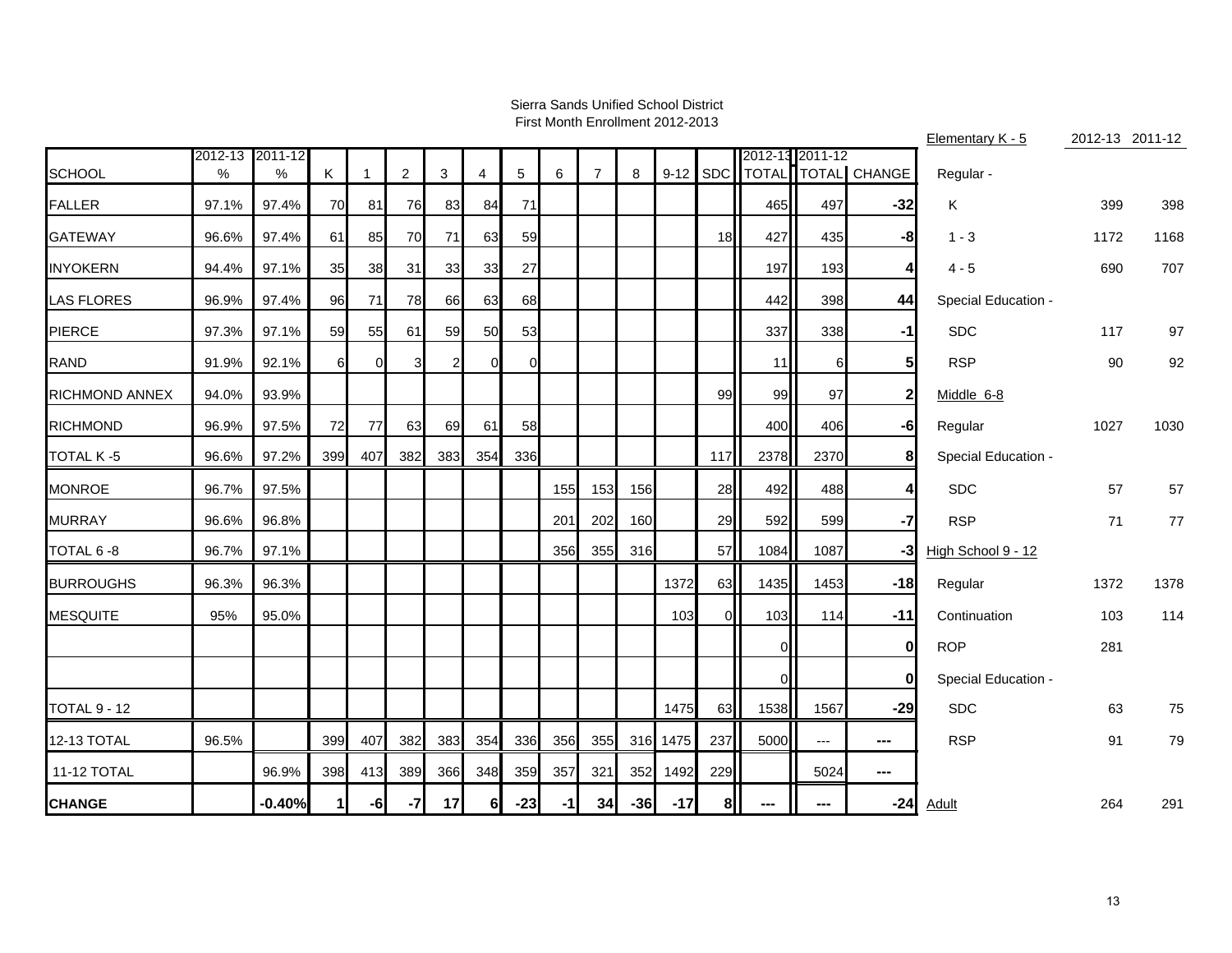# 6. EDUCATIONAL ADMINISTRATION

6.1 Appointment of Industry/ Business Members to Career Technical Advisory Committee

BACKGROUND INFORMATION: California Education Code 8070 requires that the governing board of each school district participating in a career technical education program (Carl Perkins) shall appoint a career technical education advisory committee to develop recommendations on the program and to provide liaison between the district and potential employers.

CURRENT CONSIDERATIONS: The Career Technical Advisory Committee is composed of one or more representatives of the general public who are knowledgeable about the various pathways the district offers.

Activities of the Career Technical Advisory Committee may include, but are not limited to:

- Review curriculum and facilities
- Sponsor mentoring activities
- Identify equipment needs
- Sponsor guest speakers
- Conduct surveys
- Plan/conduct field trips or on-site visits
- Plan/conduct in-service for instructors
- Identify new advances in the industry
- Assist in identifying all aspects of an industry
- Provide work-based learning sites
- Provide placement of career technical education program completers
- Initiate and maintain an effective public relations program

The following business/community representatives have volunteered for, and are recommended for appointment to the Sierra Sands Unified School District Career Technical Advisory Committee.

- Tom Anspach (alternate- Jayne Gifford)- Kern County ROP
- Clarence Dent- Video Instrumentation Tech- Range Testing- NAWCWD
- Stephen Farmer- Head of Weapons Guidance Division- NAWCWD
- Melissa Finnell- NAWCWD- Education Outreach
- Trish Gresham- Education Outreach- EEO Specialist- NAWCWD
- Arzell Hale- Executive Director of Human Resources, Environmental, Governmental Relations & Public Policy- Searles Valley Minerals
- Bob Hawkes- Director Workforce Development- Kern Community College District
- Ken Hayes- Head of Weapons Prototype Division- NAWCWD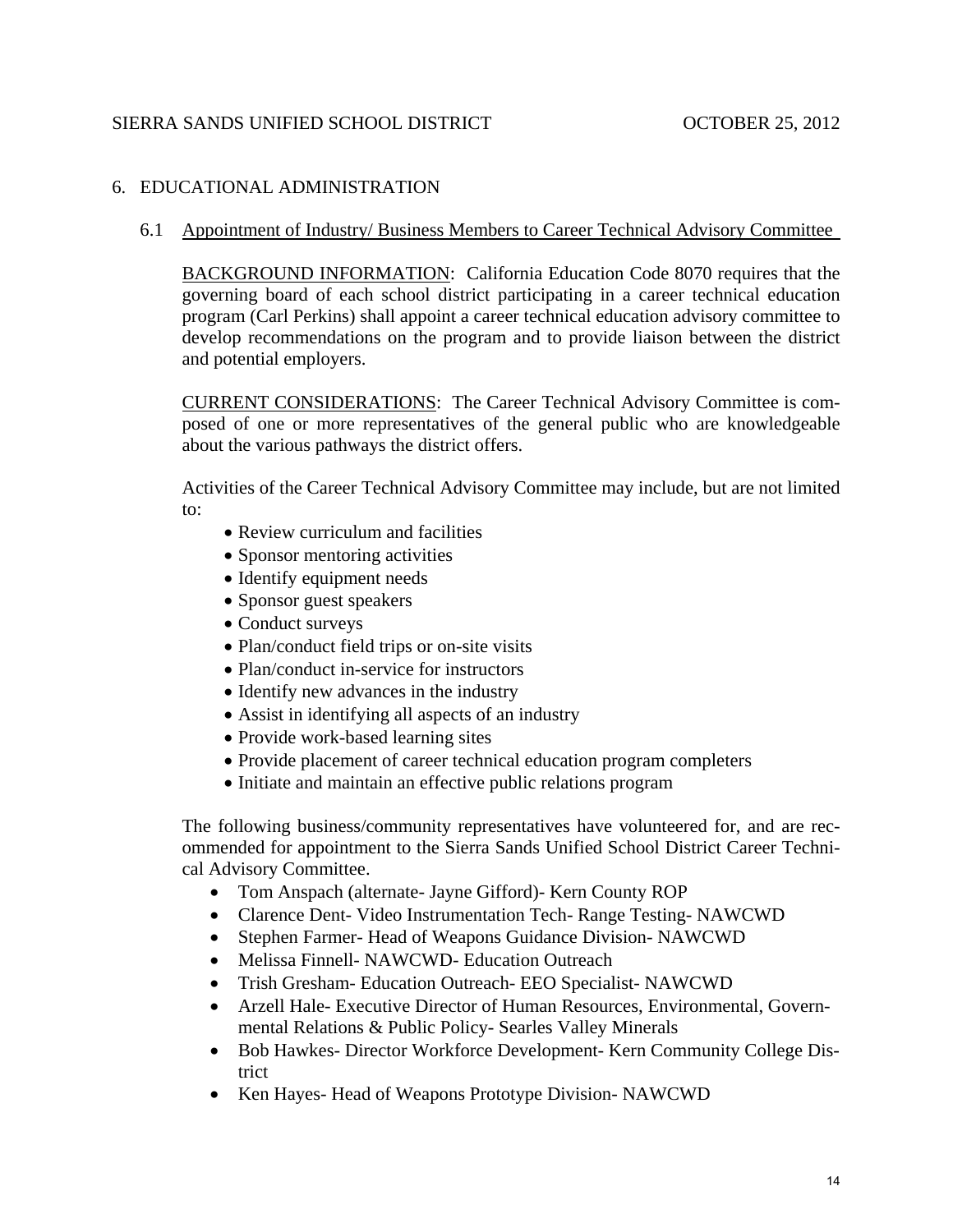- Linda Homer- NAWCWD- Chair "Expanding Your Horizons"
- Valerie Karnes- Dean of Career Technical Education- Cerro Coso Community College
- Julia Marshall- NAWCWD- "Expanding Your Horizons" Committee Member
- Jason Patin- Ridgecrest City Council- Business Owner
- Elaine Riendeau- NAWCWD- "Expanding Your Horizons" Committee Member
- Susan Riley- NAWCWD and Committee Member "Young Engineers and Scientists"
- Alan VanNevel- NAWCWD- Research Physicist
- Kristy Visconti- NAWCWD and Chair "Young Engineers and Scientists"

In addition, the committee consists of Sierra Sands teaching staff, counselors, and administrators. ROP programs also have CTE Advisory committees for their specific pathways.

FINANCIAL IMPLICATIONS: Incidental costs for this advisory committee are considered a reasonable expense through Carl Perkins IV funds and are anticipated to be less than \$200. Carl Perkins IV is currently \$41,182 in 2012-2013 and ROP is \$449,548 a Tier 3 annual allocation.

SUPERINTENDENT'S RECOMMENDATION: It is recommended that the board appoint the individuals named above to the Sierra Sands Unified School District Career Technical Advisory Committee for the 2012-2013 school year.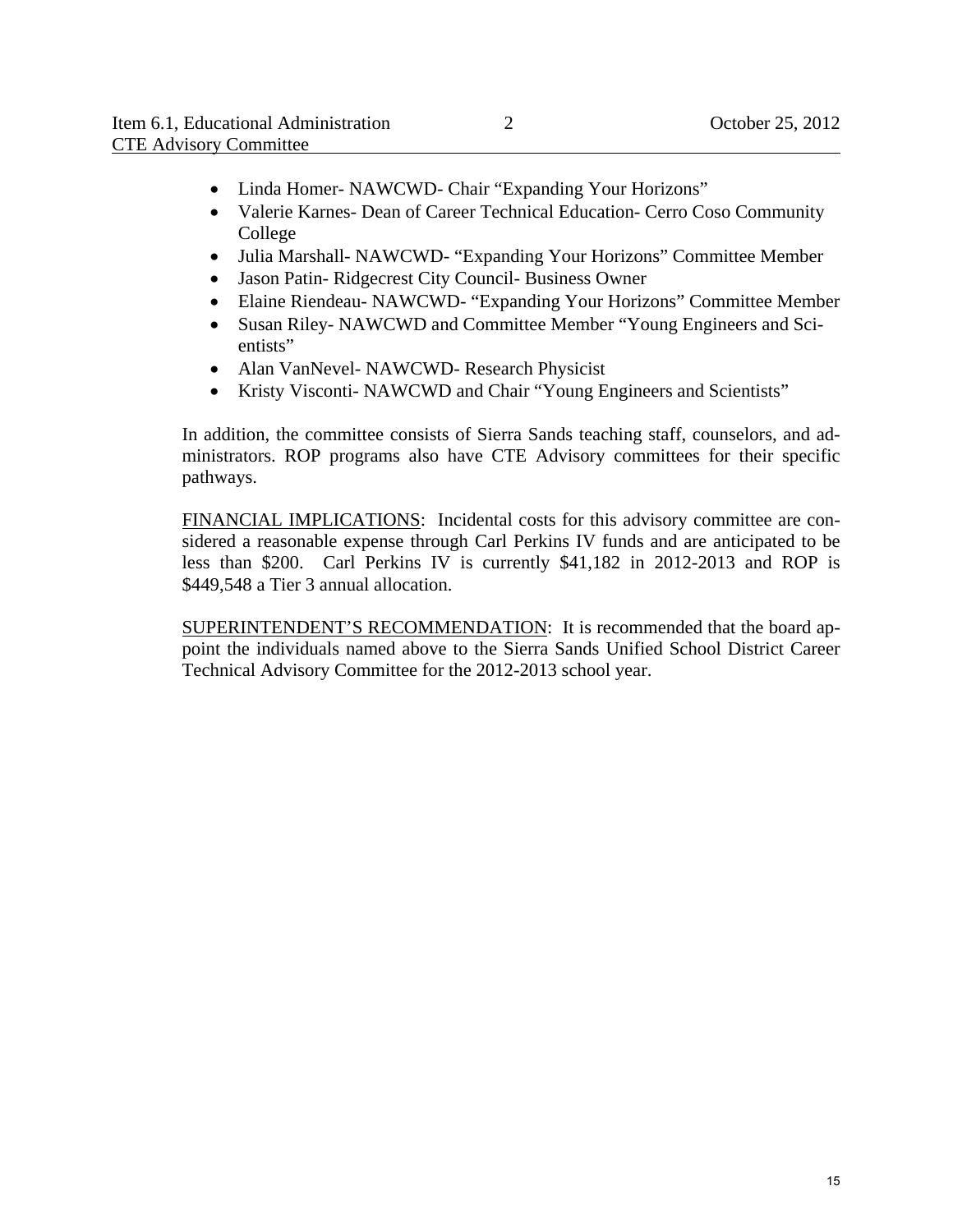## 6. EDUCATIONAL ADMINISTRATION

6.2 Report to the Board: Overview of the Sierra Sands Academic Performance Index (API) and Adequate Yearly Progress (AYP) with Results and Analysis of the STAR Testing Program for Spring 2012

BACKGROUND INFORMATION: The Public Schools Accountability Act (PSAA) was signed into law in California in April of 1999. This law authorized the establishment of the first statewide accountability system for California Public schools. A major component of this accountability system is the Academic Performance Index (API), which is the cornerstone of the Public Schools Accountability Act. The API is used to rank the academic performance of schools, set targets for growth, and monitor progress over time.

The No Child Left Behind Act of 2001, which reauthorized the federal Elementary and Secondary Act (ESEA), requires all districts and schools to demonstrate Adequate Yearly Progress, with an eventual goal that 100 percent of all students will be proficient or above in reading/ language arts and mathematics by 2013-2014. Beginning in 2003, California public schools came under both the state and the federal accountability system outlined in *No Child Left Behind* (NCLB).

To meet NCLB requirements in California, it was determined that the new federal AYP requirements would be added to the current state school accountability system that was established by state law in 1999. Both the Academic Performance Index (API) and Annual Yearly Progress (AYP) are reported each fall in the Accountability Progress Report. Teachers, parents, and administrators use these test results to monitor school and student progress. The results are used in combination with other indicators of student achievement to help make decisions about ways to improve student learning and school programs.

CURRENT CONSIDERATIONS: The California Department of Education released the Accountability Progress Report on October 11, 2012 which includes both API and AYP results from spring 2012. Schools and districts are required to meet criteria outlined in the two accountability systems, state (API) and federal (AYP) each year. Criteria include meeting proficiency rates in English language arts and mathematics (AMO), participation rates, an annual API target, and graduation rate for all student groups.

Due to the outstanding performance by all of our schools this past spring, the district showed double digit growth for 2012 increasing its API by 18 points, from 789 to 807. Every elementary school, one middle school, and the district have exceeded the state API target of 800 with the other two schools very close to the target. Due to small size, Rand does not post performance data and Mesquite meets accountability requirements specific to alternative schools.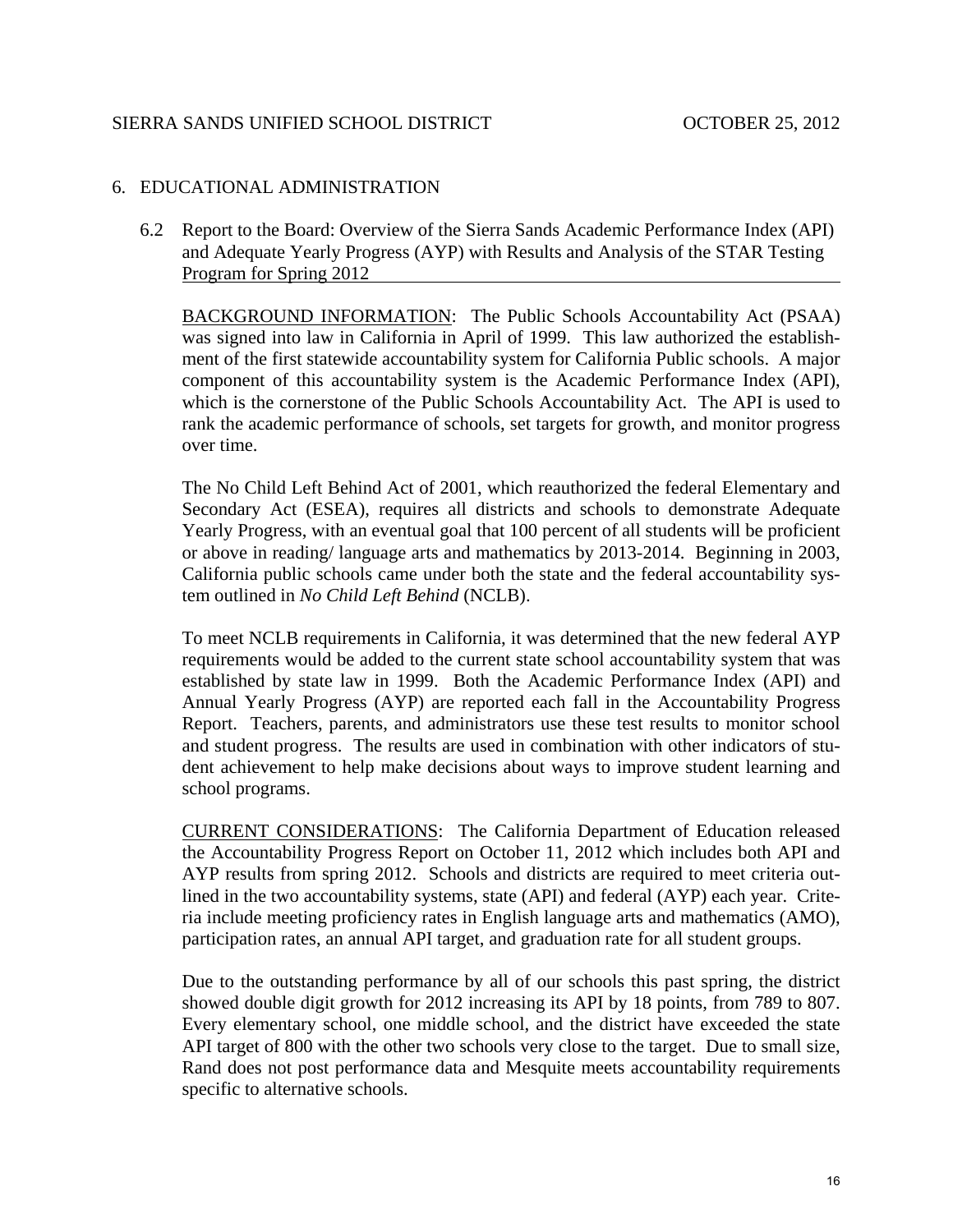The district, and all elementary schools, receive Title 1 funds and must meet federal accountability requirements. Under these requirements, the district and one elementary school have progressed to Year 2 of Program Improvement. Due to outstanding performance by Faller and Inyokern, these two schools will freeze at Year 1 Program Improvement. Pierce did not meet one of its subgroup criterion in math and will enter Year 1 Program Improvement. Gateway and Las Flores did not meet all AYP math criteria this past spring and must demonstrate significant growth in this specific area; otherwise, they will enter Year 1 of Program Improvement next fall. Our secondary schools do not receive Title 1 funds; however, their performance impacts the district's federal accountability status. All secondary schools showed double digit growth with Murray meeting all AYP criteria.

An overview of data and requirements for addressing this federal status will be shared tonight in the presentation.

## FINANCIAL IMPLICATIONS: None

SUPERINTENDENT'S RECOMMENDATION: The Assistant Superintendent of Curriculum/ Instruction and Coordinator of Special Projects will provide a summary report of this data for the board. This item is presented for information only.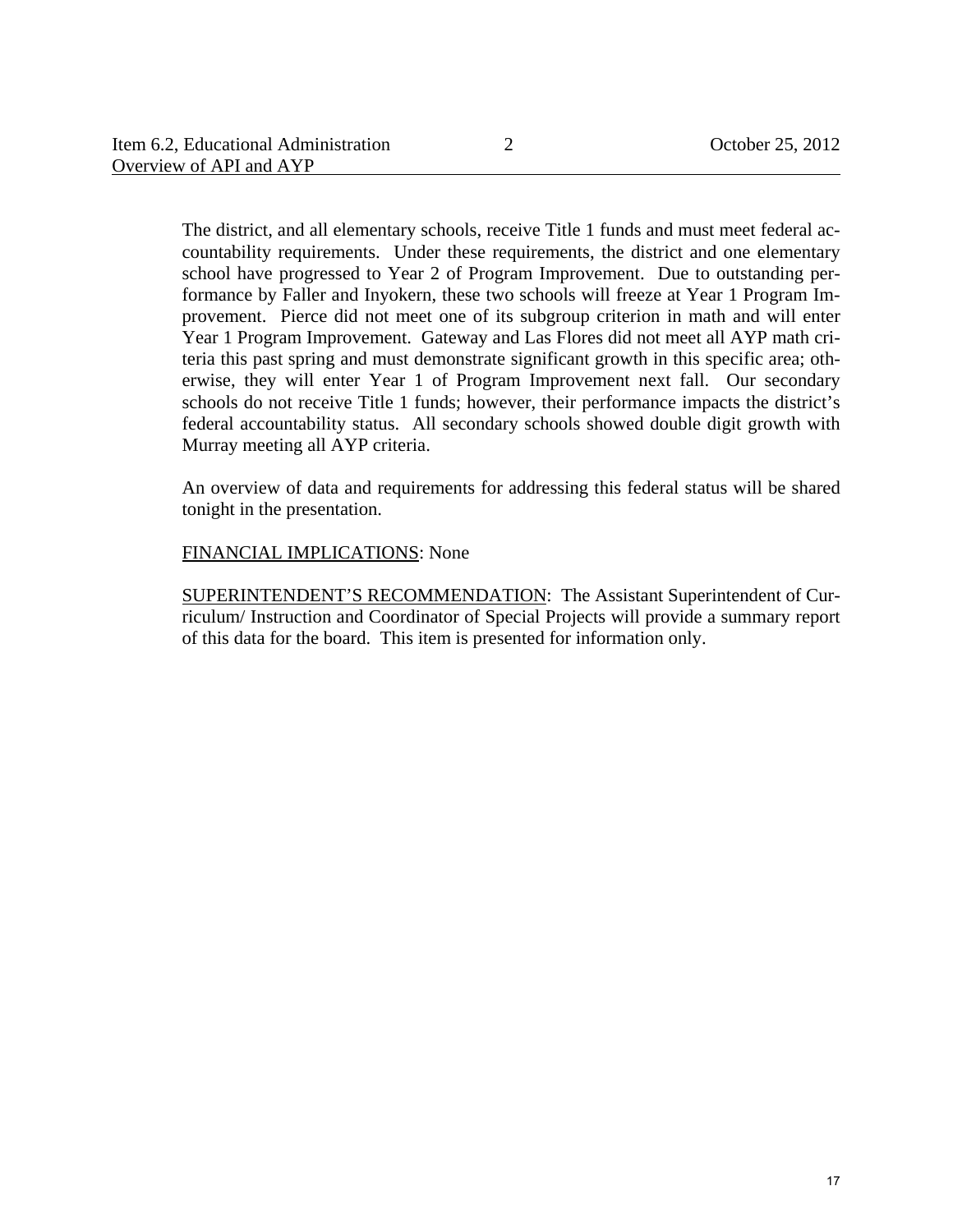## 8. PERSONNEL ADMINISTRATION

- 8.1 CERTIFICATED PERSONNEL
	- 8.11 RESIGNATION, TERMINATION\*, SEPARATION\*\*, RETIREMENT\*\*\*
	- 8.12 LEAVE OF ABSENCE
	- 8.13 EMPLOYMENT
	- 8.14 CHANGE OF STATUS

RECOMMENDED ACTION: To approve certificated personnel actions as presented.

- 8.2 CLASSIFIED PERSONNEL
	- 8.21 RESIGNATION, TERMINATION\*, SEPARATION\*\*, RETIREMENT\*\*\*
	- 8.22 LEAVE OF ABSENCE
	- 8.23 EMPLOYMENT
	- 8.24 CHANGE OF STATUS

RECOMMENDED ACTION: To approve classified personnel actions as presented.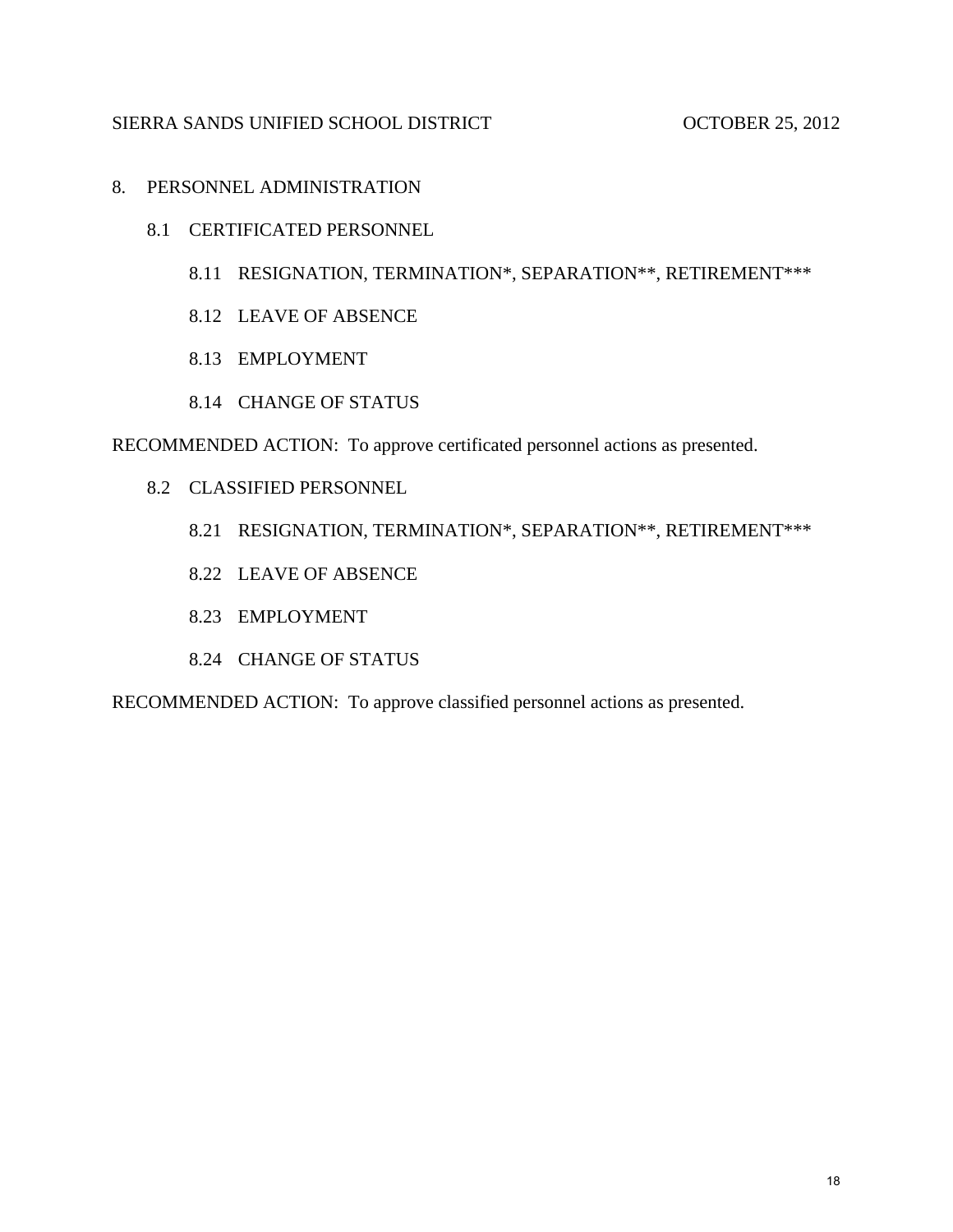### 8. PERSONNEL ADMINISTRATION

### 8.1 CERTIFICATED PERSONNEL

# 8.11 RESIGNATION, TERMINATION\*, SEPARATION\*\*, RETIREMENT\*\*\*

### 8.12 LEAVE OF ABSENCE

## 8.13 EMPLOYMENT

Terri McDaniel SDC – Burroughs Effective 8-13-12

 Substitute Teachers for 2012-13 year Carissa Cash Claire Kaplan Hilary Johnson Hannah Larson Rebecca Martinez Tina Vang Giovanni Velasco

### **Coaches for 2012-13 year**

 Art Atencio Drum Line Coach, Step 2 **Burroughs** 

 Kelly Blake Soccer, Step 1 Burroughs

 Alvena Largo Volleyball & Basketball, Step 1 Murray

 Tommy Pho JV Wrestling, Step 1 **Burroughs**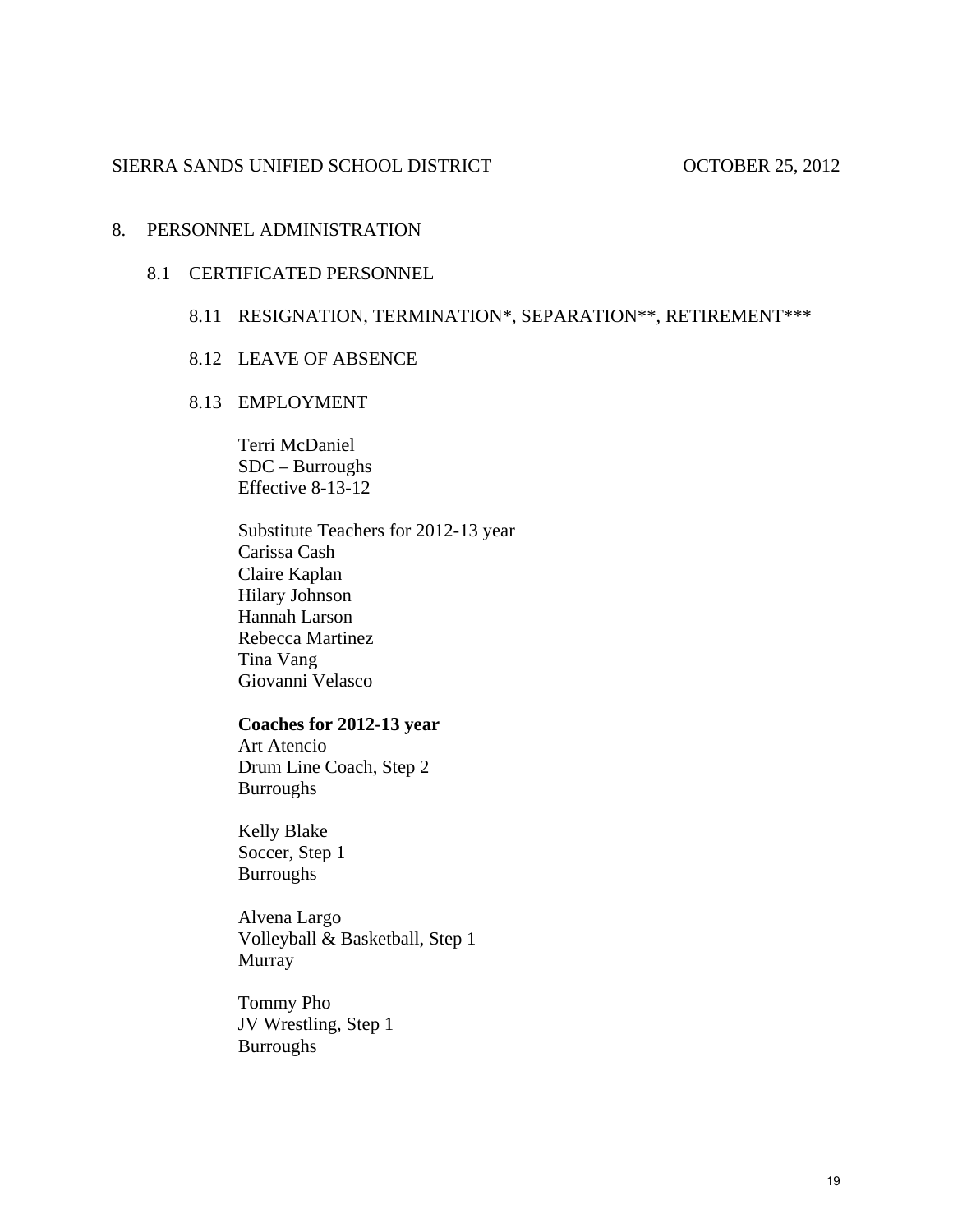# 8. PERSONNEL ADMINISTRATION

## 8.1 CERTIFICATED PERSONNEL

# 8.14 EMPLOYMENT (continued)

 Sean Waldron Soccer, Step 1 Burroughs

## **Volunteer Coaches**

 Shavar Cubit, Cheerleading - Burroughs Susan Lemon, JV Cheerleading - Burroughs Carolyn Schmidt, JV Cheerleading – Burroughs Julie Sorensen, Cheerleading - Burroughs

8.14 CHANGE OF STATUS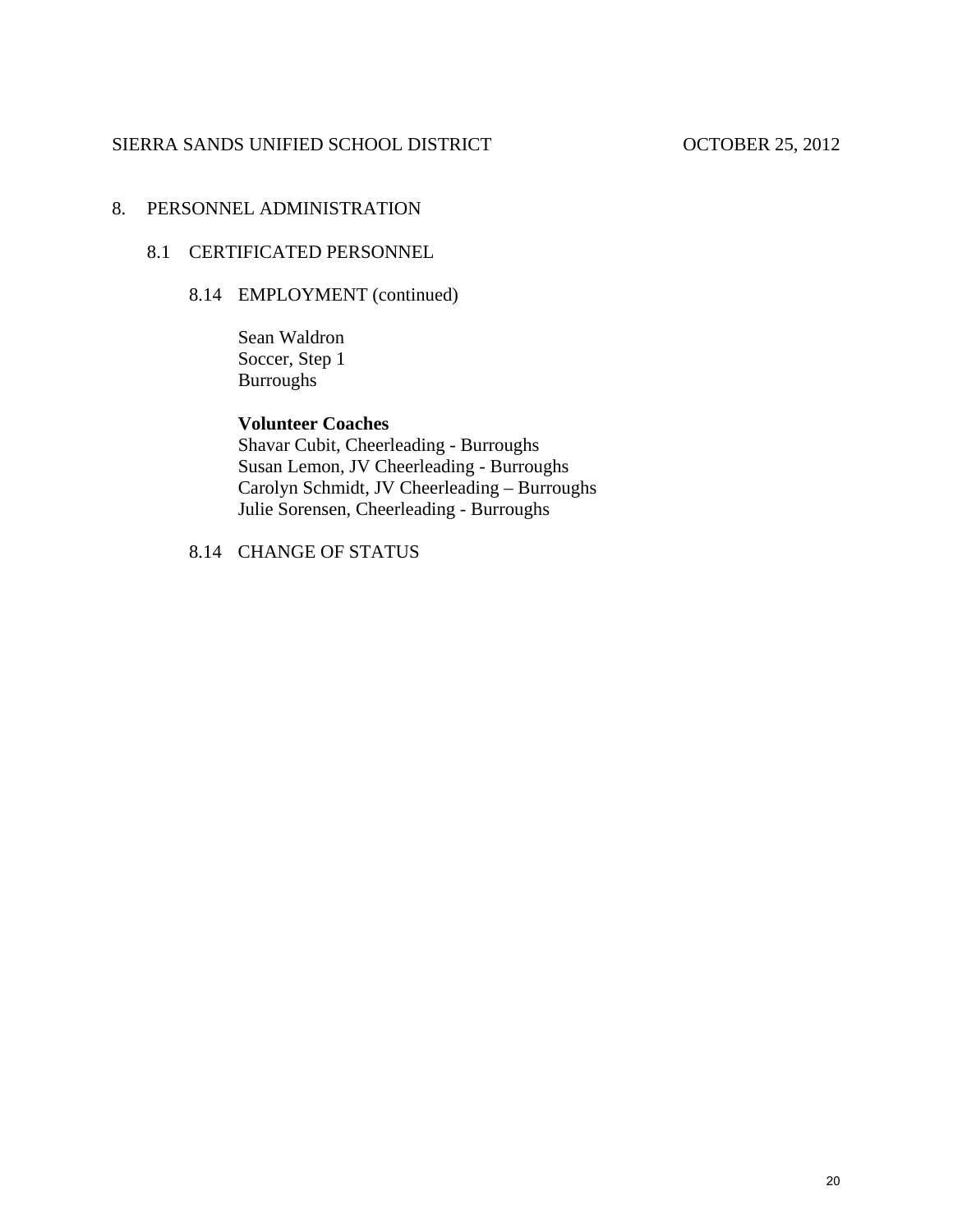## 8. PERSONNEL ADMINISTRATION

## 8.2 CLASSIFIED PERSONNEL

## 8.21 RESIGNATION, TERMINATION\*, SEPARATION\*\*, RETIREMENT\*\*\*

Julie Green 8 hr Clerk III – Burroughs Effective 10-16-12

Linda Pape\*\*\* 3 ½ hr. Food Service Assistant I – Inyokern And 3 hr. Foods Service Assistant I – Inyokern Effective 09-14-12

Kimberly Sorge 2 ¼ hr. Noon Duty Supervisor – Richmond Effective 09-28-12

Jessica Tharp 5 ½ hr. Paraprofessional – Gateway Effective 09-13-12

## 8.22 LEAVE OF ABSENCE

### 8.23 EMPLOYMENT

 Renee Chapai 6 ½ hr. Food Service Assistant III – Vieweg Effective 10-15-12

 Patrick Lilly 5 ½ hr. Paraprofessional – Richmond Effective 09-24-12

 Jeffrey Peoples 4 hr., 4 days per week Computer Paraprofessional – Gateway Effective 09-25-12

 Angelica Pepper 5 ½ hr. Paraprofessional – Gateway Effective 09-24-12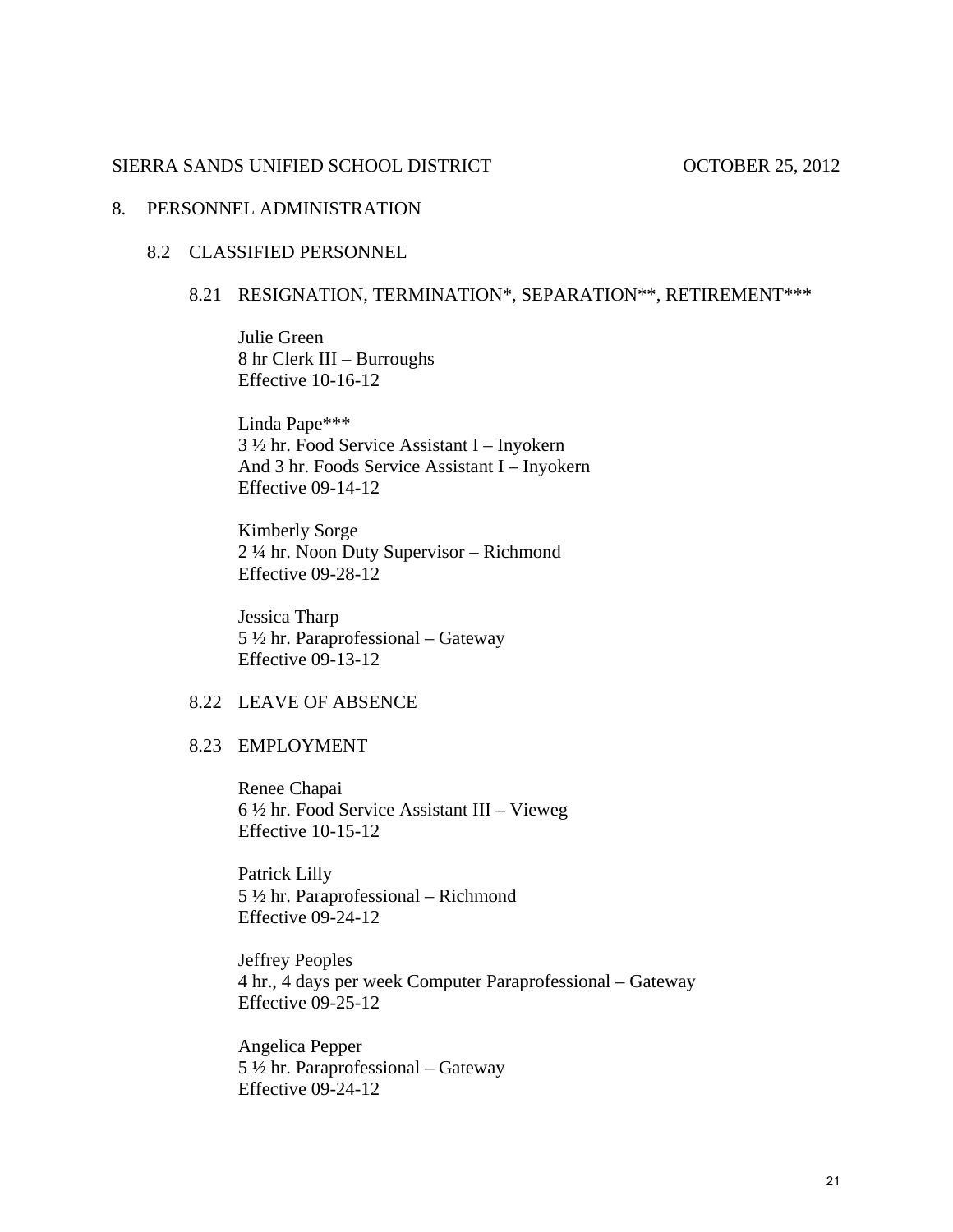# 8. PERSONNEL ADMINISTRATION

### 8.2 CLASSIFIED PERSONNEL

## 8.23 EMPLOYMENT (Continued)

 Sarah Phillips 5 ½ hr. Paraprofessional – Richmond Effective 09-18-12

 Glory Stanciu 5 ½ hr. Paraprofessional – Burroughs Effective 09-28-12

 Student Workability Workers for the 2012-2013 School Year Brandon Barber Alexis Byrd Julia Collingwood Allen Fuller Jessica Glover Dani Jo Huddleston Alexander Kilikauskas Natalie Kuttor Gregory Ostrom II Jerry Villa-Rodriguez Albert Zink

 Classified Substitutes for the 2012-2013 School Year Kristine Calip Julie Carlson Amanda Duty Kourtney Evans Jewel-le Kilgore Kelli Negron Ashley Pascarella Maria Plesca-Johnson Katheryn Schnuderl Everett Scott Sara Zielke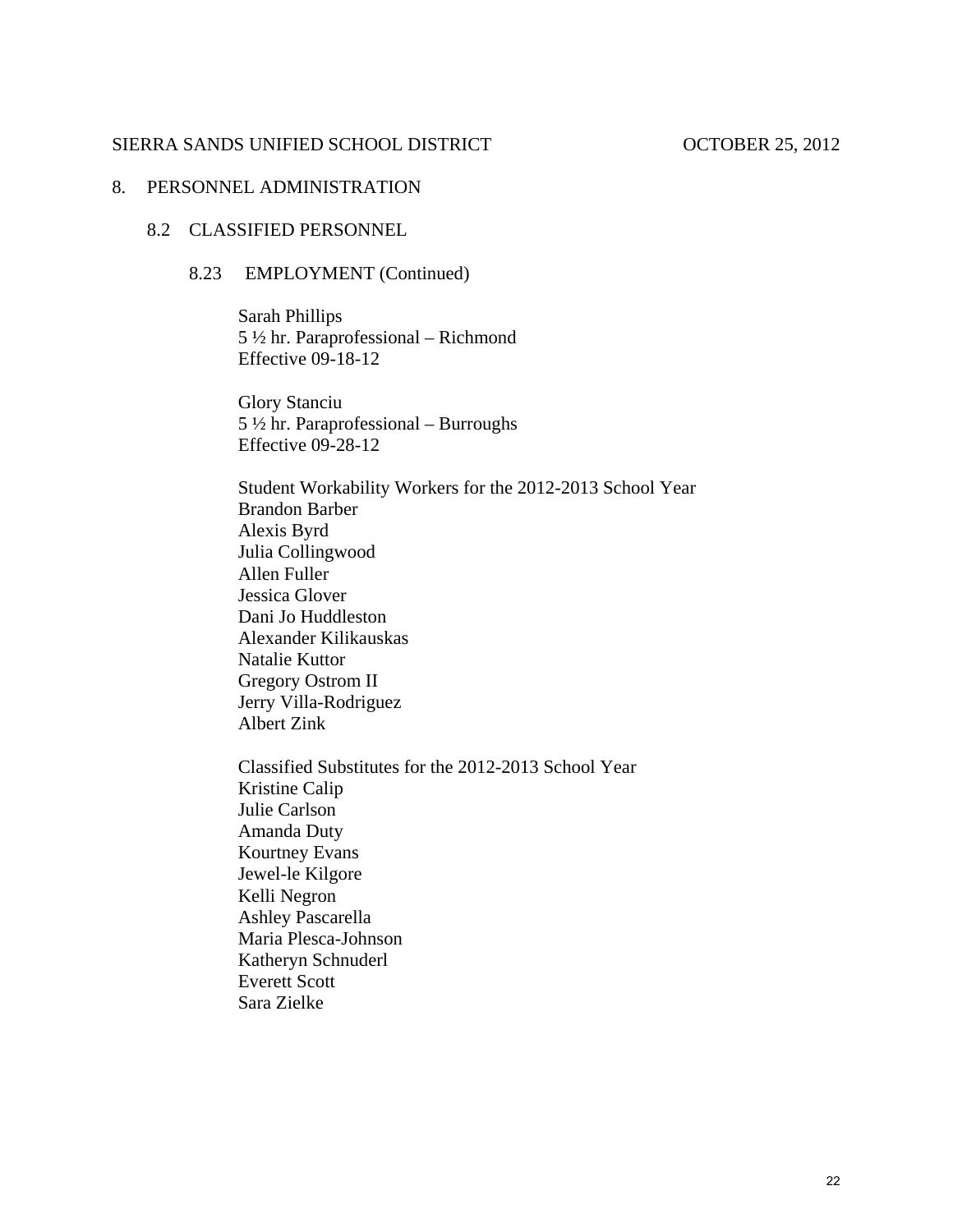### 8. PERSONNEL ADMINISTRATION

## 8.2 CLASSIFIED PERSONNEL

## 8.24 CHANGE OF STATUS

Veronica Avina From: 8 hrs. School Bus Driver I – Transportation To: 7 ¾ hrs. School Bus Driver I – Transportation Effective 10-01-12

Darla Begin From: 8 hrs. School Bus Driver I – Transportation To: 7 ½ hrs. School Bus Driver I – Transportation Effective 10-01-12

Susi Fairall From: 7 ¼ hrs. School Bus Driver I – Transportation To: 6 ¼ hrs. School Bus Driver I – Transportation Effective 10-01-12

Sandra Gates From: 1 ½ hr. Noon Duty Supervisor – Richmond To: 2 ¼ hr. Noon Duty Supervisor – Richmond Effective 09-29-12

Johnnie Lopez From: 7 ½ hrs. School Bus Driver I – Transportation To: 7 ¾ hrs. School Bus Driver I – Transportation Effective 10-01-12

Susan McAllister From: 8 hrs. School Bus Driver I – Transportation To:  $7\frac{1}{2}$  hrs. School Bus Driver I – Transportation Effective 10-01-12

Lisa Piepmeier From: 6 hr. Paraprofessional – Richmond To: 5 ½ hr. Paraprofessional – Richmond Effective 10-01-12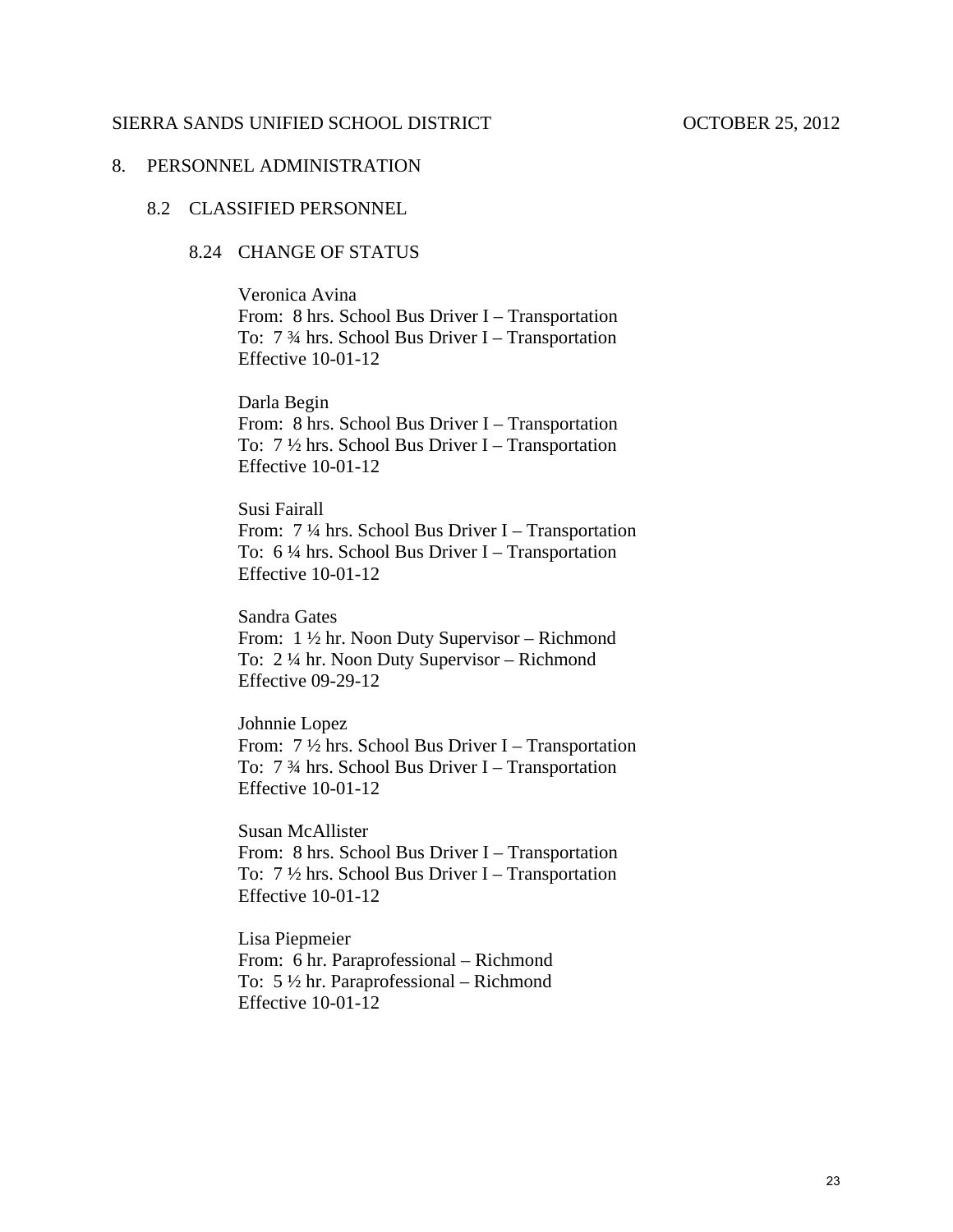# 8. PERSONNEL ADMINISTRATION

## 8.2 CLASSIFIED PERSONNEL

# 8.24 CHANGE OF STATUS (Continued)

Roberta Pounds From:  $7\frac{1}{2}$  hrs. School Bus Driver I – Transportation To: 7 ¾ hrs. School Bus Driver I – Transportation Effective 10-01-12

Cynthia Simmons From: 7 ¼ hrs. School Bus Driver I – Transportation To: 7 hrs. School Bus Driver I – Transportation Effective 10-01-12

Jesus Unpingco From: .5 hr. Crossing Guard – Las Flores To: .67 hr. Crossing Guard – Las Flores Effective 09-14-12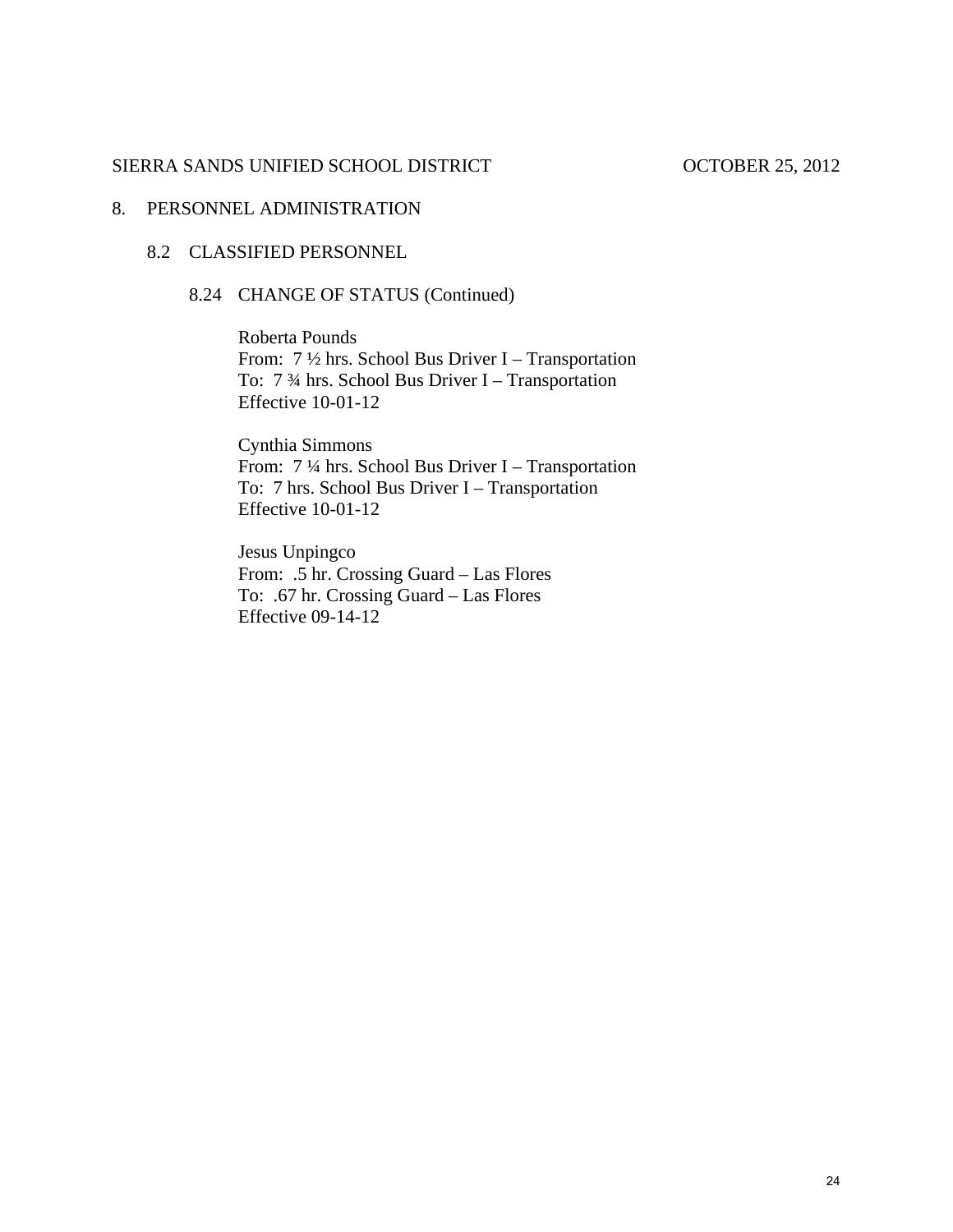# SIERRA SANDS UNIFIED SCHOOL DISTRICT October 25, 2012

### 8. Personnel Administration

8.3 Waiver Request Enabling the District to Assign Individuals in Certificated Positions Without Appropriate Credentials

BACKGROUND INFORMATION: Approval of the governing board is required when a district is filing for a Variable Term Waiver, Provisional Internship Permit or Short Term Staff Permit in order to assign an individual who is not appropriately credentialed for his/her assignment.

CURRENT CONSIDERATIONS: Approval is requested for the district to submit requests to the Commission on Teacher Credentialing for a Short Term Staff Permit in order that the district may assign the following individuals for the 2012-2013 school year.

- Short Term Staff Permit Education Specialist Mild/Moderate for Mary Kay Bornfleth, Special Day Class, Richmond Elementary
- Short Term Staff Permit Education Specialist Mild/Moderate for Amy Self, Special Day Class, James Monroe Middle School

## FINANCIAL IMPLICATIONS: None

SUPERINTENDENT'S RECOMMENDATION: Approve the submission of request for a Short Term Staff Permit, in order that the above named individuals may be assigned in the designated positions for the 2012-13 school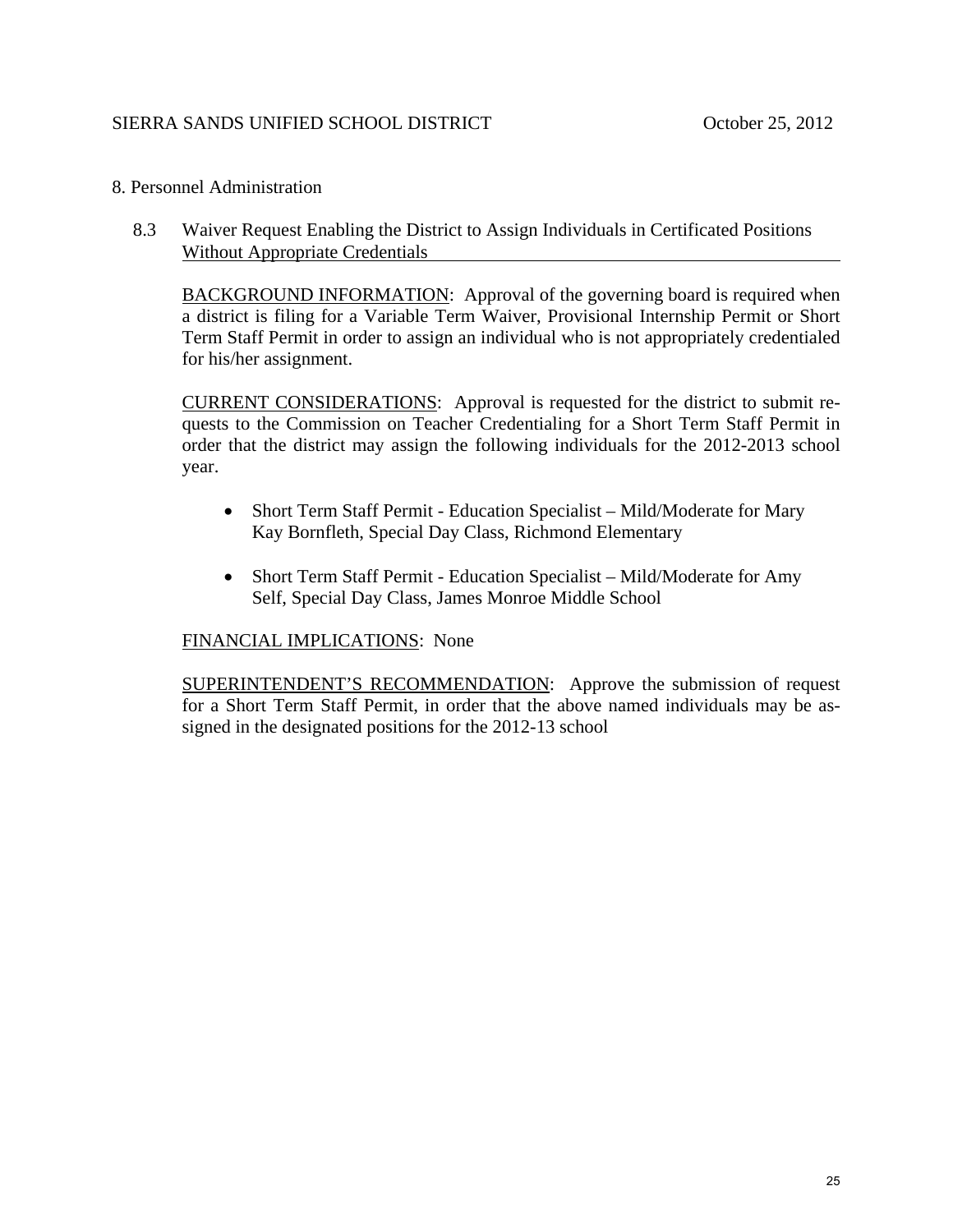## 9. GENERAL ADMINISTRATION

## 9.1 Gifts to the District

CURRENT CONSIDERATIONS: The following gifts were received: Leslie Dikes donated a 1989 Ford F150 with an estimated value of \$1,500 to the Burroughs auto shop program, the Rotary Club of Inyokern donated supplies for student use with a value of \$250 to Inyokern School, Mr. & Mrs. Stokes donated \$1,000 to Burroughs discretionary fund, and Mr. & Mrs. Gartner donated \$100 to the Burroughs High School Motor Sports Club.

FINANCIAL IMPLICATIONS: Donations provide support to the district and have a positive financial impact.

SUPERINTENDENT'S RECOMMENDATION: Accept the gifts as described and send appropriate letters of appreciation.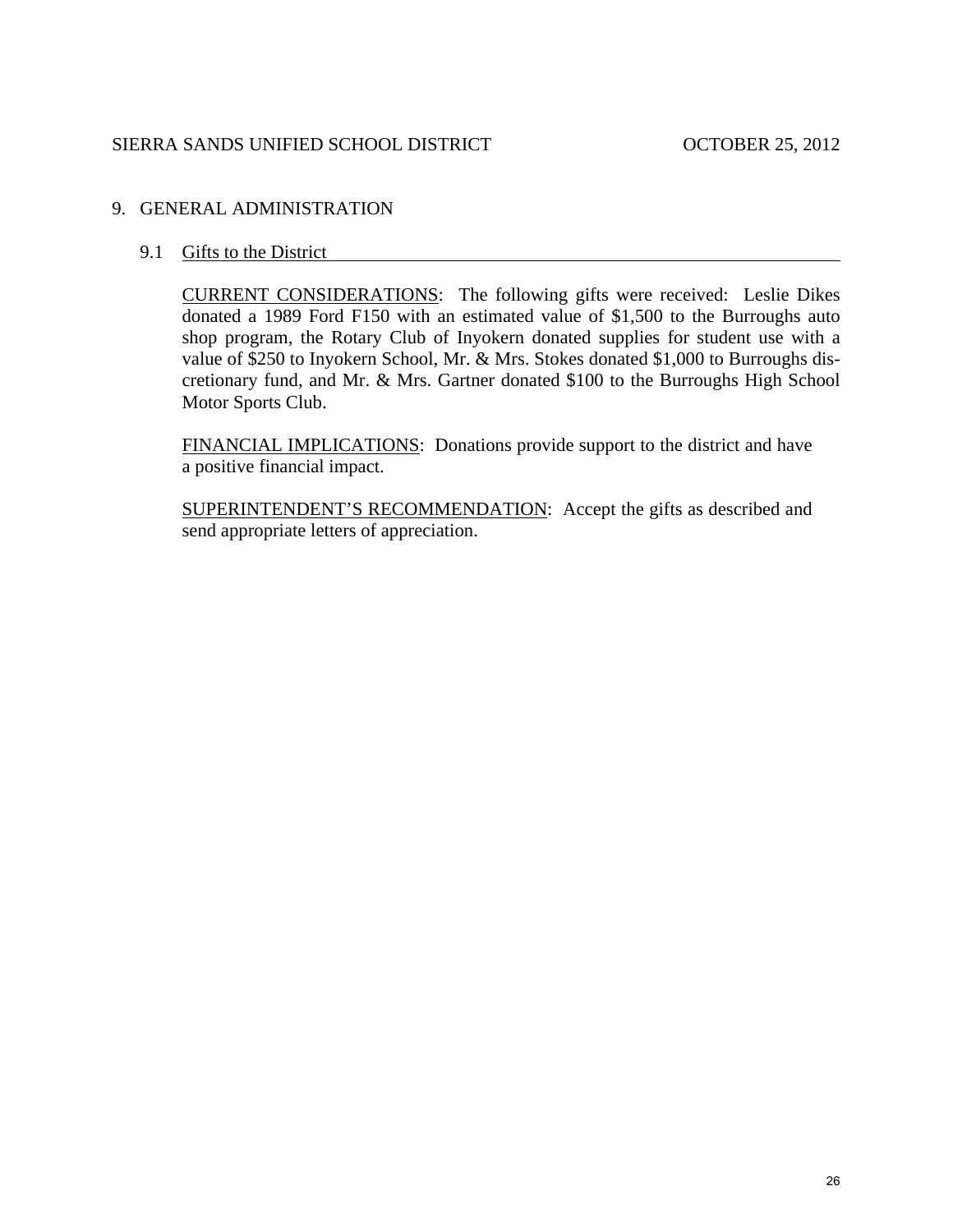## 9. GENERAL ADMINISTRATION

9.2 Report to the Board: Nature and Resolution of Complaints with Regard to Deficiencies Related to Instructional Materials, Emergency or Urgent Facilities Conditions that Pose a Threat to the Health and Safety of Pupils or Staff, Teacher Vacancy or Misassignment, and Provision of Intensive Instruction and Services to Students Who Did Not Pass the California High School Exit Examination (CAHSEE) by the End of Grade 12, as Required by the Williams Act

BACKGROUND INFORMATION: California Education Code 35186 specifies that a school district shall report summarized data on the nature and resolution of all complaints on a quarterly basis to the county superintendent of schools and the governing board of the school district. The summaries shall be publicly reported on a quarterly basis at a regularly scheduled meeting of the governing board of the school district. The report shall include the number of complaints by general subject area with the number of resolved and unresolved complaints. The complaints and written responses shall be available as public records.

This procedure is intended to address all of the following:

(1) A complaint related to instructional materials as follows:

(A) A pupil, including an English learner, does not have standards-aligned textbooks or instructional materials or state adopted or district adopted textbooks or other required instructional material to use in class.

(B) A pupil does not have access to instructional materials to use at home or after school in order to complete required homework assignments.

(C) Textbooks or instructional materials are in poor or unusable condition, have missing pages, or are unreadable due to damage.

(2) A complaint related to teacher vacancy or misassignment as follows:

(A) A semester begins and a certificated teacher is not assigned to teach the class.

(B) A teacher who lacks credentials or training to teach English learners is assigned to teach a class with more than 20 percent English learner pupils in the class. This subparagraph does not relieve a school district from complying with state or federal law regarding teachers of English learners.

(C) A teacher is assigned to teach a class for which the teacher lacks subject matter competency.

(3) A complaint related to the condition of facilities that pose an emergency or urgent threat to the health or safety of pupils or staff as defined in paragraph (1) of subdivision (c) of Section 17592.72 and any other emergency conditions the school district determines appropriate.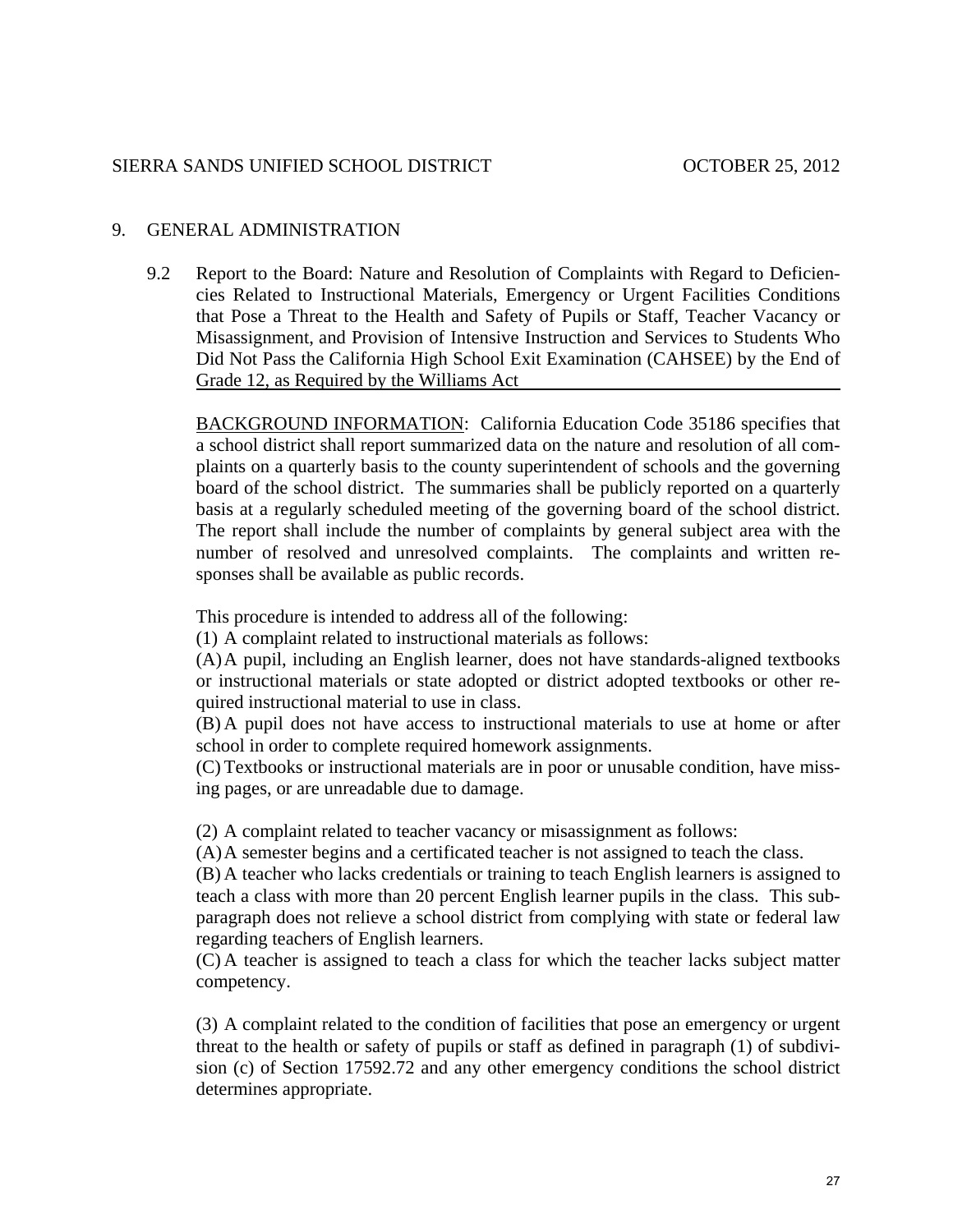| Item 9.2, General Administration | October 25, 2012 |
|----------------------------------|------------------|
| Williams Complaint Report        |                  |

(4) A complaint related to provision of intensive instruction and services to students who did not pass the California High School Exit Examination (CAHSEE) by the end of grade 12.

CURRENT CONSIDERATIONS: There have been no complaints filed with the school district between July 1, 2012 and September 30, 2012 in any of the designated areas.

FINANCIAL CONSIDERATON: None.

SUPERINTENDENT'S RECOMMENDATION: This report is for informational purposes only. A copy of this report will be forwarded to the Kern County Superintendent of Schools as required by state law.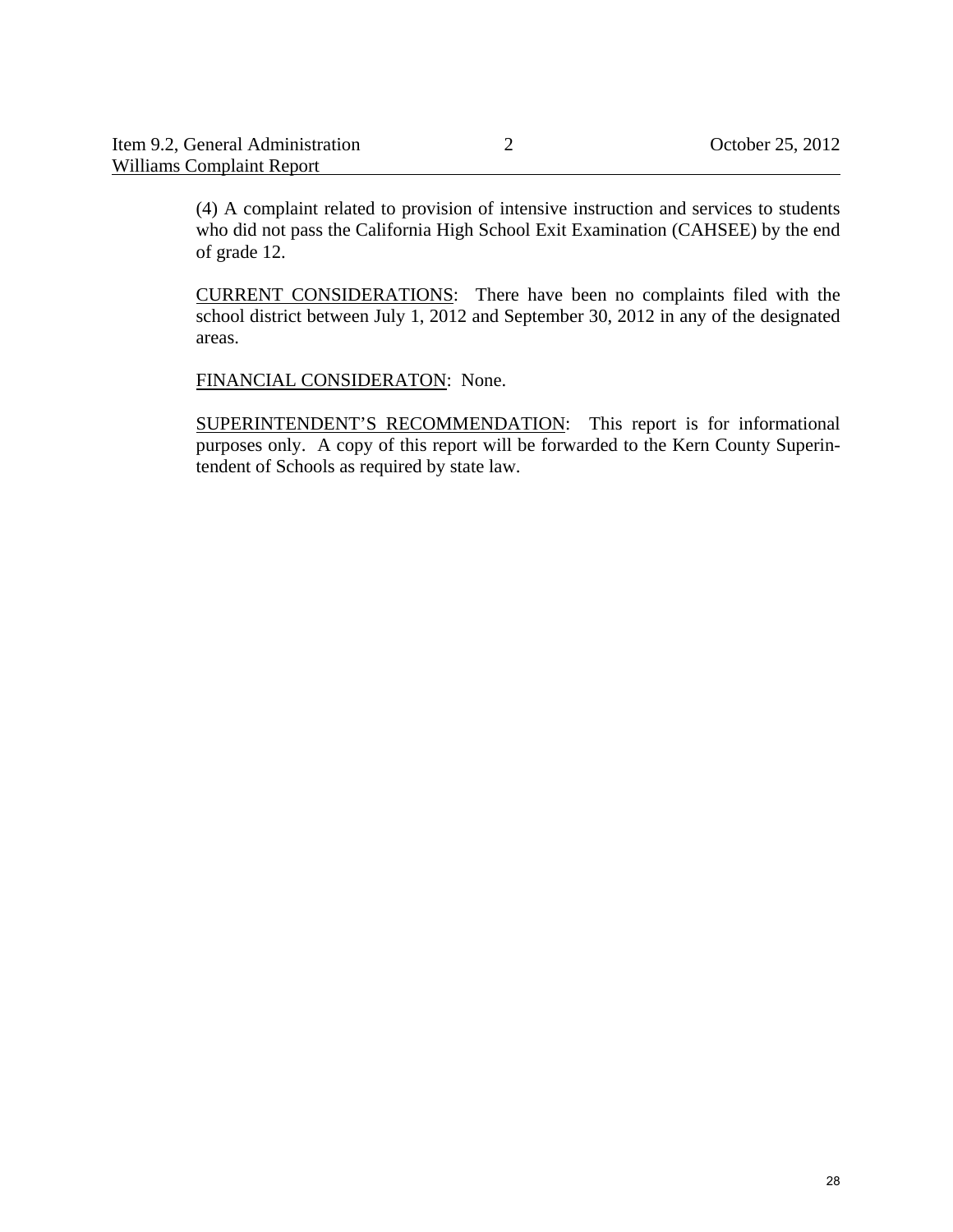## 9. GENERAL ADMINISTRATION

9.3 Authorization for Board Member Travel to the Annual School Trustees Fall Dinner Meeting on October 29, 2012 of the Kern County School Boards Association

BACKGROUND INFORMATION: At the May 7, 2009 board meeting, protocol requiring the board to authorize all board member travel was established. The 2012-13 travel budget for the board was approved for \$18,700.

CURRENT CONSIDERATIONS: The Annual School Trustees Fall Dinner Meeting of the Kern County School Boards Association and the Kern County Superintendent of Schools Office will be held on October 29, 2012 in Bakersfield. One board member is planning to attend this meeting.

| Dinner $cost = $35.00$           | \$35.00  |
|----------------------------------|----------|
| <b>Fuel for District Vehicle</b> | \$75.00  |
| <b>Total Expense</b>             | \$110.00 |

FINANCIAL IMPLICATIONS: The travel budget for the board for 2012-13 is \$18,700. To date, however, approximately \$14,526 has previously been approved.

SUPERINTENDENT'S RECOMMENDATION: In accordance with the board's adopted protocol, it is recommended that the board review the proposed travel and determine if it wishes to authorize this travel activity.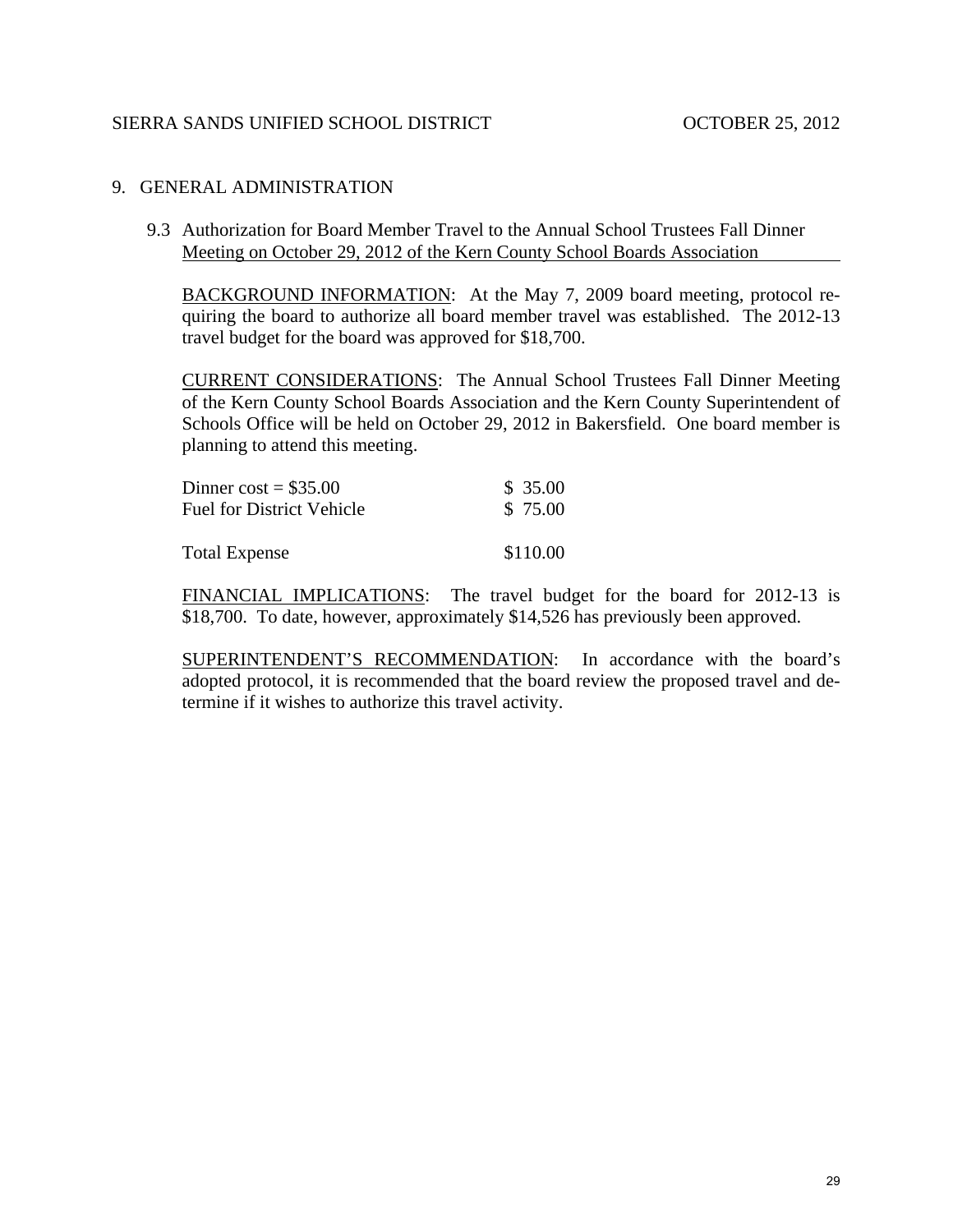## 10. CONSTRUCTION ADMINISTRATION

### 10.1 Report to the Board: Measure "A" and Other Construction Activities and Issues

BACKGROUND INFORMATION: The purpose of this item is to keep the board, administration, and especially the community informed as to the progress of the district's Measure "A" and other construction efforts.

CURRENT CONSIDERATIONS: Construction activity and planning continue at several sites. Mr. Bruce Auld will update the board and community on these activities.

### FINANCIAL IMPLICATIONS: None

SUPERINTENDENT'S RECOMMENDATION: This item is presented for informational purposes and no action is required.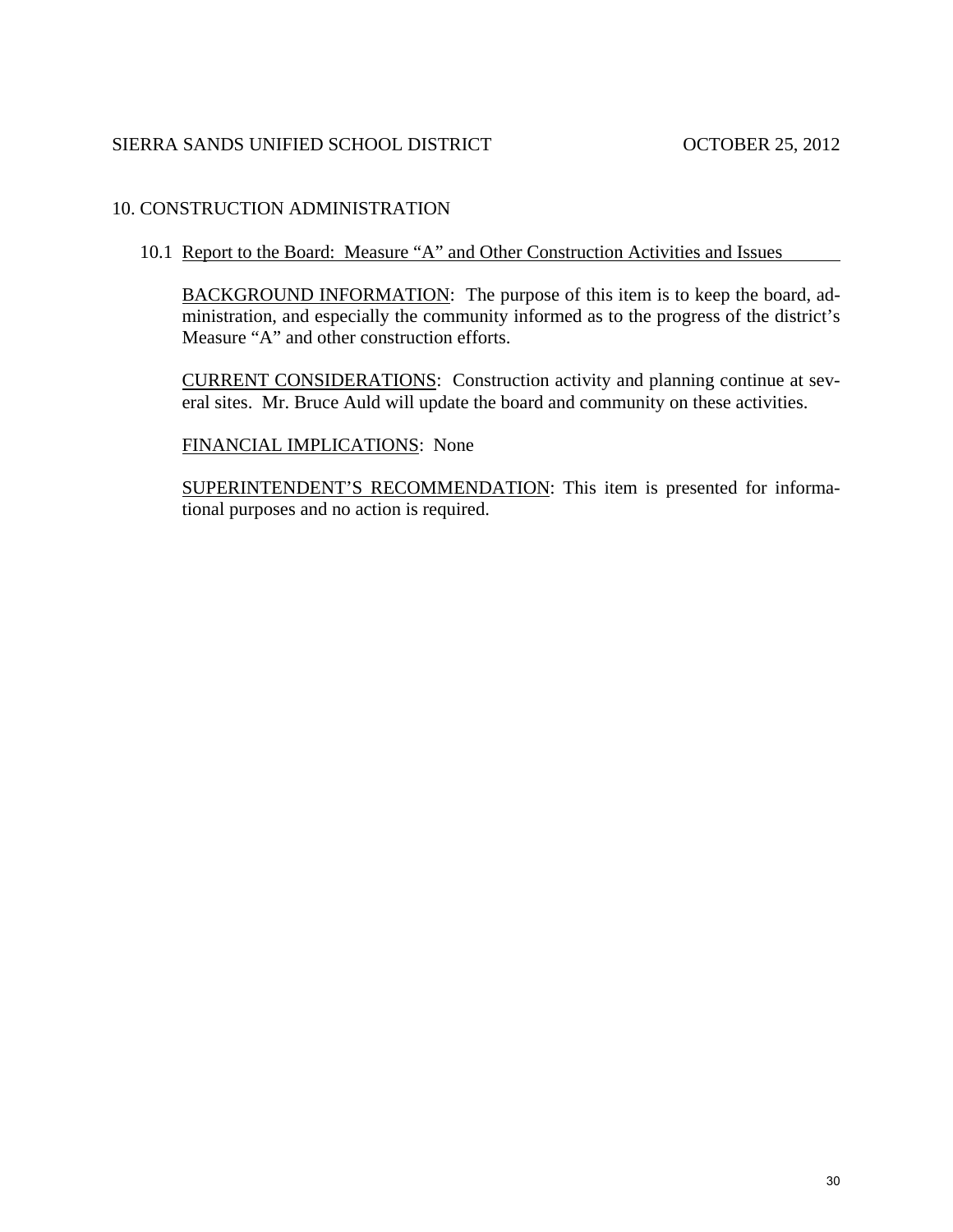## 10. CONSTRUCTION ADMINISTRATION

10.2 Approval of Change Order Number One – Burroughs High School Career and Technical Education (CTE) TV – Video Production Building (F2) Conversion and Modernization

BACKGROUND INFORMATION: On May 21, 2012, the district contracted with Balfour Beatty Construction in the amount of \$328,700 to convert and modernize classroom F2 at Burroughs High School to create a state of the art TV and video production studio. Although minor allowances were included in the contract, no owner contingency was assigned to this project.

CURRENT CONSIDERATIONS: As this project neared completion, it became apparent that additional adjustments to the original design would make the building more efficient and functional.

FINANCIAL IMPLICATIONS: As there was no owner contingency fund assigned to this project, the additional costs require a board approved change order to pay the subcontractors that performed the work. The additional cost for these adjustments is \$8,299. This change order will be funded with ROP funds.

SUPERINTENDENT'S RECOMMENDATION**:** It is recommended that the board approve change order number one in the amount of \$8,299 to the Balfour Beatty Construction contract to convert and modernize classroom F2 at Burroughs High School to the TV and Video Production Studio.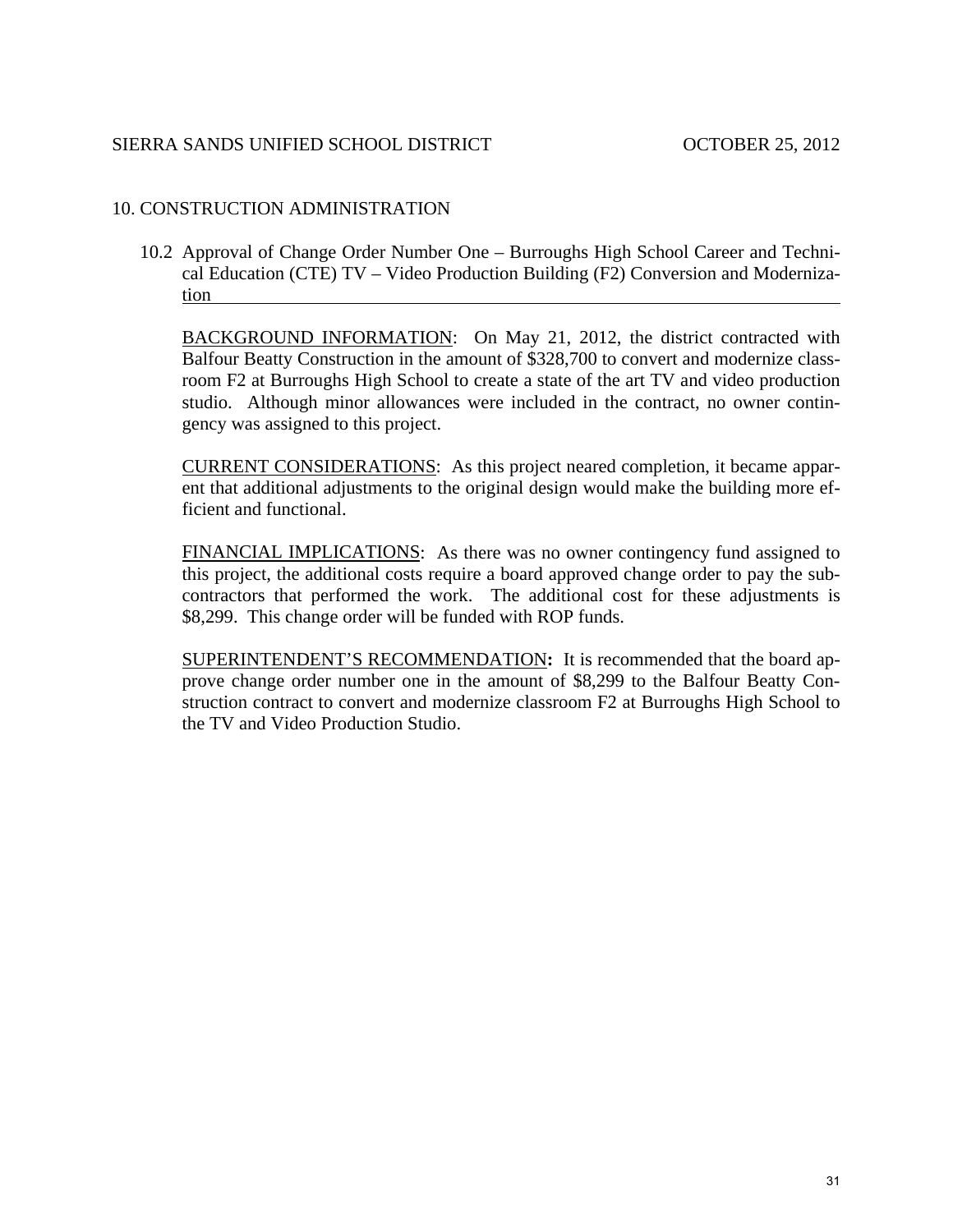## 10. CONSTRUCTION ADMINISTRATION

10.3 Approval of Change Order Number One – Burroughs High School Career and Technical Education (CTE) Construction Wood Technology (Shop GO2) Conversion and Modernization

BACKGROUND INFORMATION: On May 21, 2012, the district contracted with Balfour Beatty Construction in the amount of \$728,500 to convert and modernize shop GO2 at Burroughs High School to create a state of the art Construction Wood Technology laboratory. Although minor allowances were included in the contract, no owner contingency was assigned to this project.

CURRENT CONSIDERATIONS: As this project neared completion, it became apparent that additional adjustments to the original design would make the building more efficient and functional.

FINANCIAL IMPLICATIONS: As there was no owner contingency fund assigned to this project, the addition costs require a board approved change order to pay the subcontractors that performed the work. The additional cost for these adjustments is \$49,227. This change order will be funded with ROP funds.

SUPERINTENDENT'S RECOMMENDATION**:** It is recommended that the board approve change order number one in the amount of \$49,227 to the Balfour Beatty Construction contract to convert and modernize shop GO2 at Burroughs High School to the Construction Wood Technology laboratory.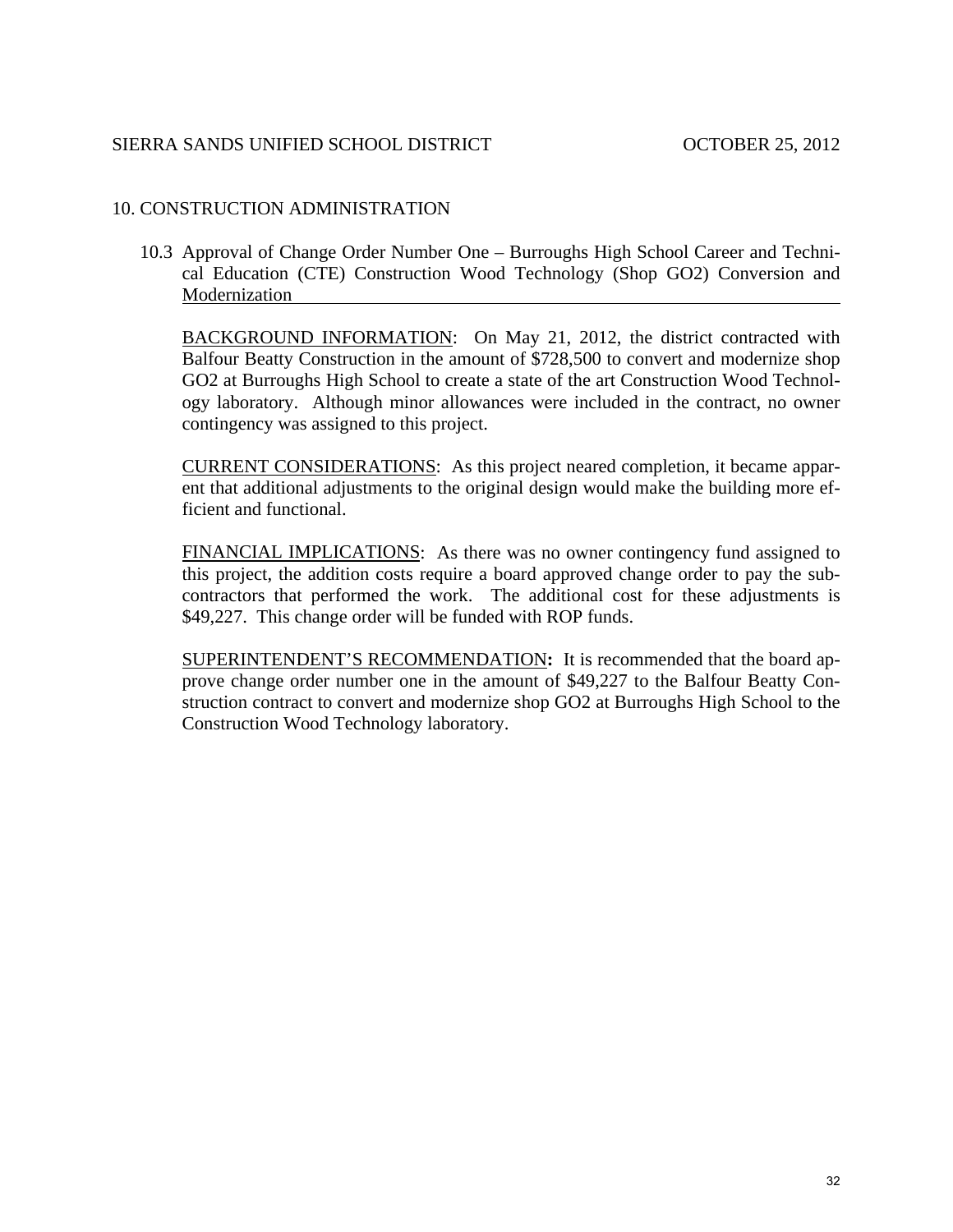# 10. CONSTRUCTION ADMINISTRATION

10.4 Notice of Completion of Contract – Burroughs Conversion and Modernization of Classroom F2 to TV and Video Production Studio (DSA Application Number A#03- 113217), awarded to Balfour Beatty Construction in the amount of \$328,700, Amended by Change Order Number One (\$8,299) to \$336,999

BACKGROUND INFORMATION: On May 21, 2012, the district contracted with Balfour Beatty Construction to convert and modernize classroom F2 to a state of the art TV and Video Production studio. This project is complete and the TV and Video Production studio sees daily use.

CURRENT CONSIDERATIONS: The final step in completion of this contractual obligation is to file a Notice of Completion for this project with the County of Kern, in accordance with *Government Code* section 6103, which declares the contract complete. Board of Education approval is required to complete this process. The Inspector of Record, Mr. Scott Hunt, and the district architect, Westberg + White concur that the conversion and modernization of classroom F2 to the TV and Video Production studio is complete and meets all City of Ridgecrest and Kern County building codes, as well as the standards established by the Division of the State Architect (DSA) and the Sierra Sands Unified School District.

FINANCIAL IMPLICATIONS: There is no cost to take this action, however, as completed, this project was provided at a total cost of \$336,999.

SUPERINTENDENT'S RECOMMENDATION: It is recommended that the board approve the Notice of Completion for the conversion and modernization of classroom F2 to the TV and Video Production studio project at Burroughs High School.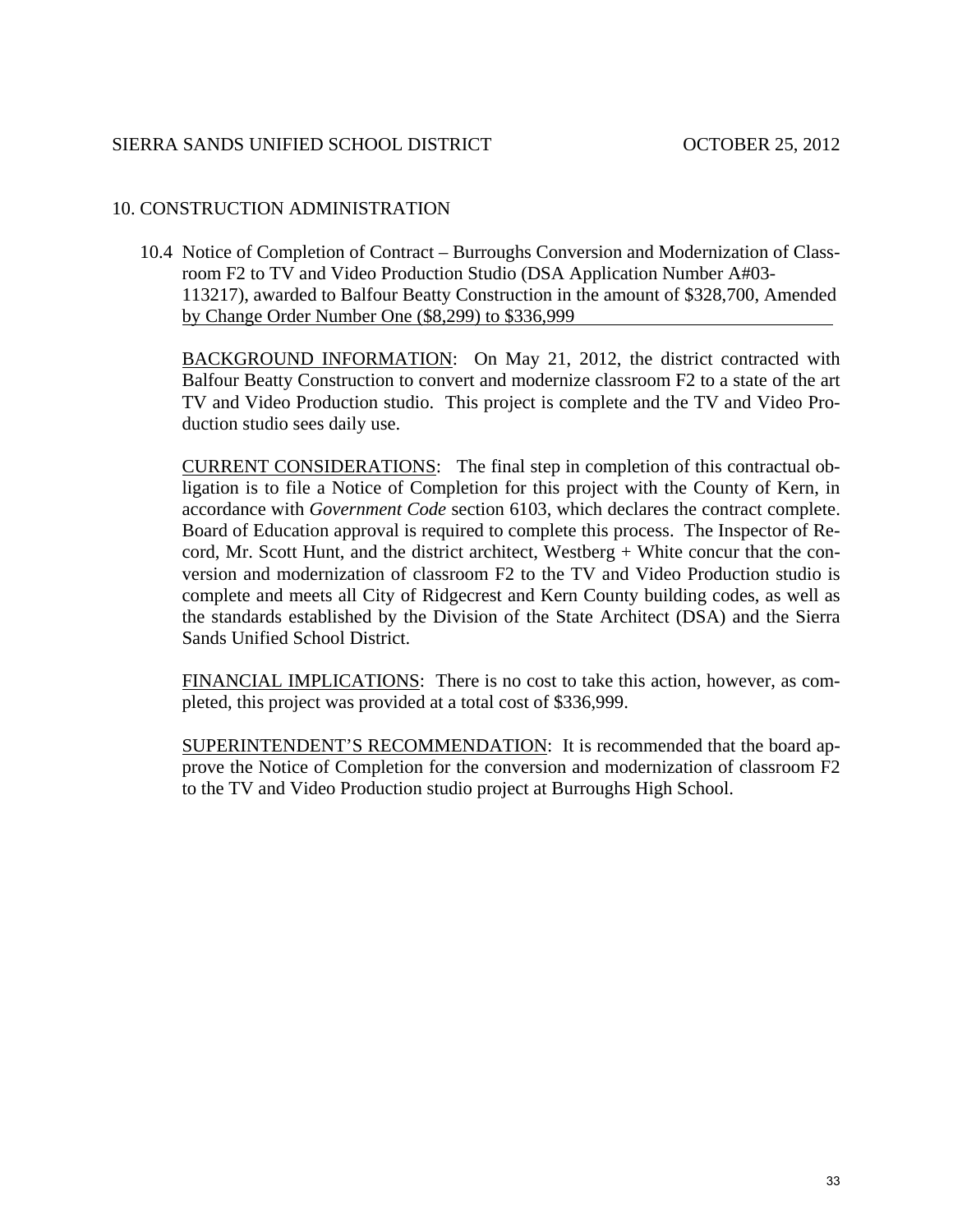# 10. CONSTRUCTION ADMINISTRATION

10.5 Notice of Completion of Contract – Burroughs Conversion and Modernization of Shop GO3 to Construction Wood Technology Laboratory (DSA Application Number A#03- 113215), awarded to Balfour Beatty Construction in the amount of \$728,500, Amended by Change Order Number One (\$49,227) to \$777,727

BACKGROUND INFORMATION: On May 21, 2012, the district contracted with Balfour Beatty Construction to convert and modernize shop GO3 to the Construction Wood Technology laboratory. This project is complete and the Construction Wood Technology laboratory sees daily use.

CURRENT CONSIDERATIONS: The final step in completion of this contractual obligation is to file a Notice of Completion for this project with the County of Kern, in accordance with *Government Code* section 6103, which declares the contract complete. Board of Education approval is required to complete this process. The Inspector of Record, Mr. Scott Hunt, and the district architect, Westberg + White concur that the conversion and modernization of shop GO3 to the Construction Wood Technology laboratory is complete and meets all City of Ridgecrest and Kern County building codes, as well as the standards established by the Division of the State Architect (DSA) and the Sierra Sands Unified School District.

FINANCIAL IMPLICATIONS: There is no cost to take this action, however, as completed, this project was provided at a total cost of \$777,727.

SUPERINTENDENT'S RECOMMENDATION: It is recommended that the board approve the Notice of Completion for the conversion and modernization of shop GO3 to the Construction Wood Technology laboratory project at Burroughs High School.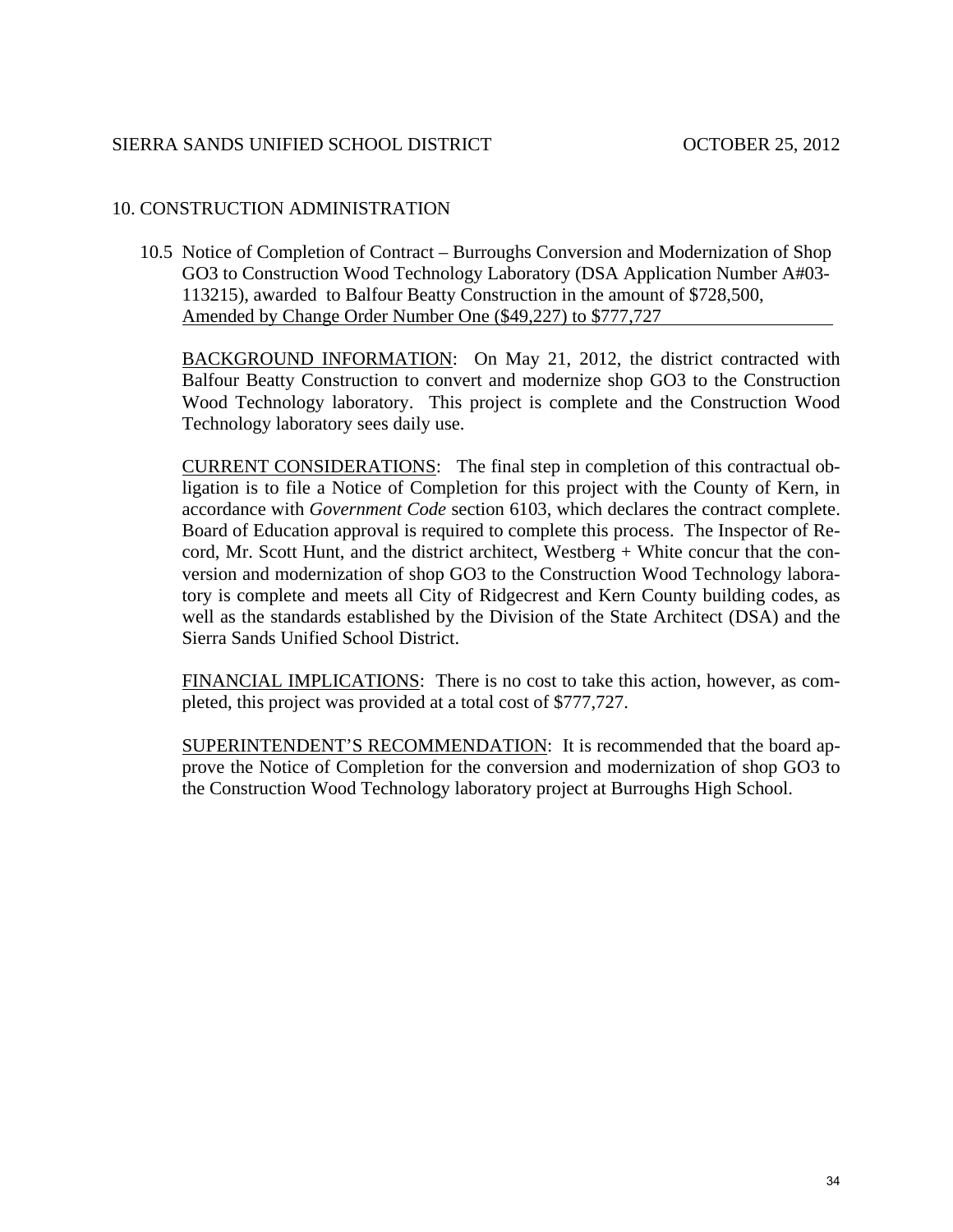# 12. CONSENT CALENDAR

12.1 Approval of "A" and "B" Warrants

CURRENT CONSIDERATIONS: "A" and "B" warrants released in September 2012 are submitted for approval. "A" warrants totaled \$2,135,641.46. "B" warrants totaled \$2,489,556.91.

FINANCIAL IMPLICATIONS: Warrants were issued as stated.

SUPERINTENDENT'S RECOMMENDATION: Approve "A" and "B" warrants for September, 2012 as presented.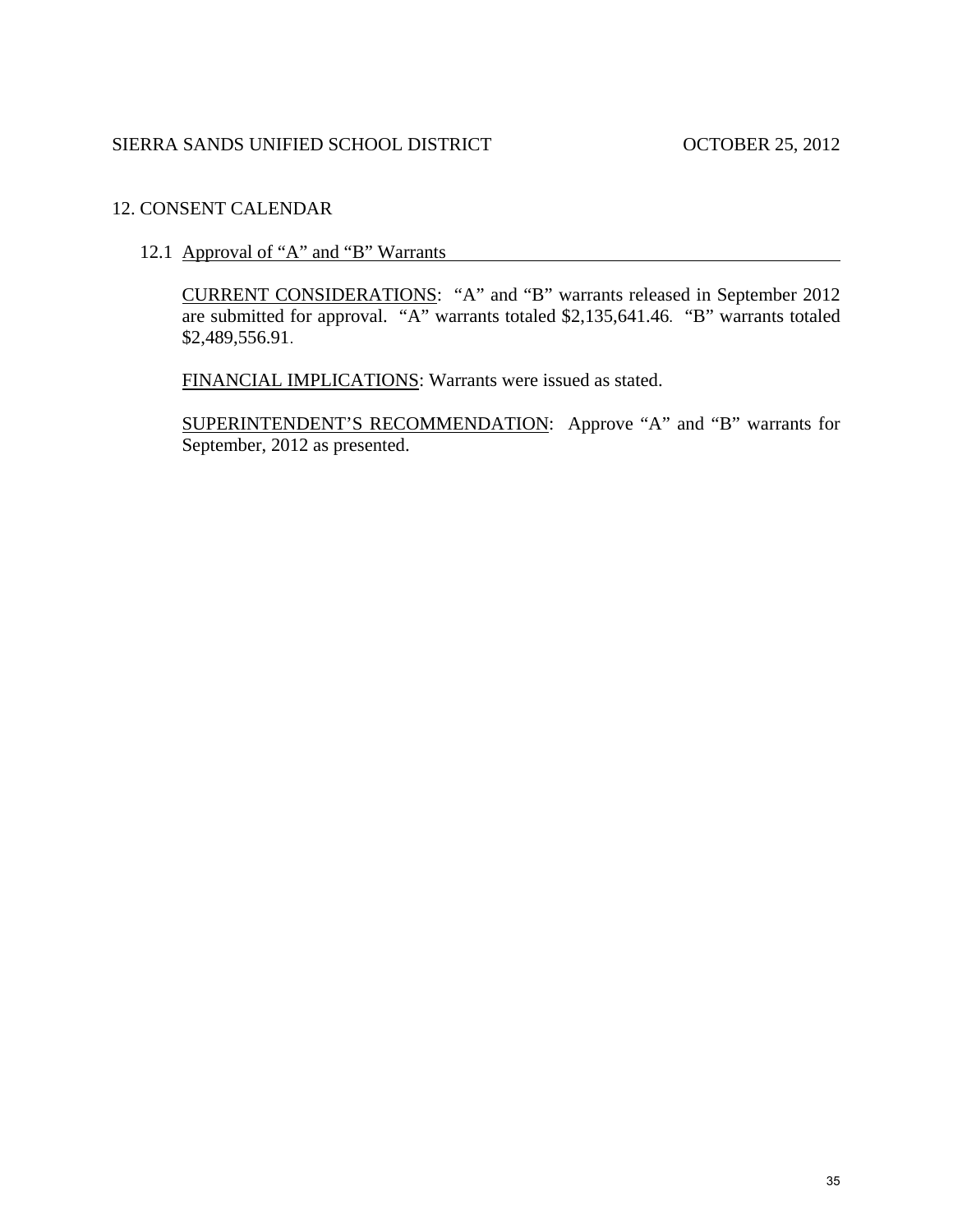This list represents the "A" and "B" warrants released during the month of **SEPTEMBER 2012** The "A" and "B" warrant registers are available in the business office for your review.

### **RECOMMENDED ACTION: Approve "A" and "B" warrants as presented.**

## **"A" WARRANTS**

| Type of Payroll            | Amount         |
|----------------------------|----------------|
| End of month certificated  | \$1,577,710.10 |
| End of month classified    | \$506,075.91   |
| 10th of month certificated | \$11,892.18    |
| 10th of month classified   | \$39,963.27    |
| Total "A" Warrants         | \$2,135,641.46 |

### **"B" WARRANTS**

#### **Register Number Amount**

### Batch 24 \$388,168.00 Batch 25 and 25 Food Service Batch 26 \$29,221.10 Batch 27 \$128,867.02 Batch 28 \$33,113.90 Batch 29 Food Service Batch 30 \$146,606.16 Batch 31 31 Food Service Batch 32 \$80,718.07 Batch 33 \$20,996.19 Batch 34 \$528.22 Batch 35 \$2,640.05 Batch 36 36 Food Service Batch 37 \$231,454.56 Batch 38 \$8,860.00 Batch 39 \$201,478.00 Batch 40 Corober Batch 41 \$196,661.76 Batch 42 Food Service Batch 43 \$203,717.88 Batch 44 \$816,526.00

**Total "B" Warrants** \$2,489,556.91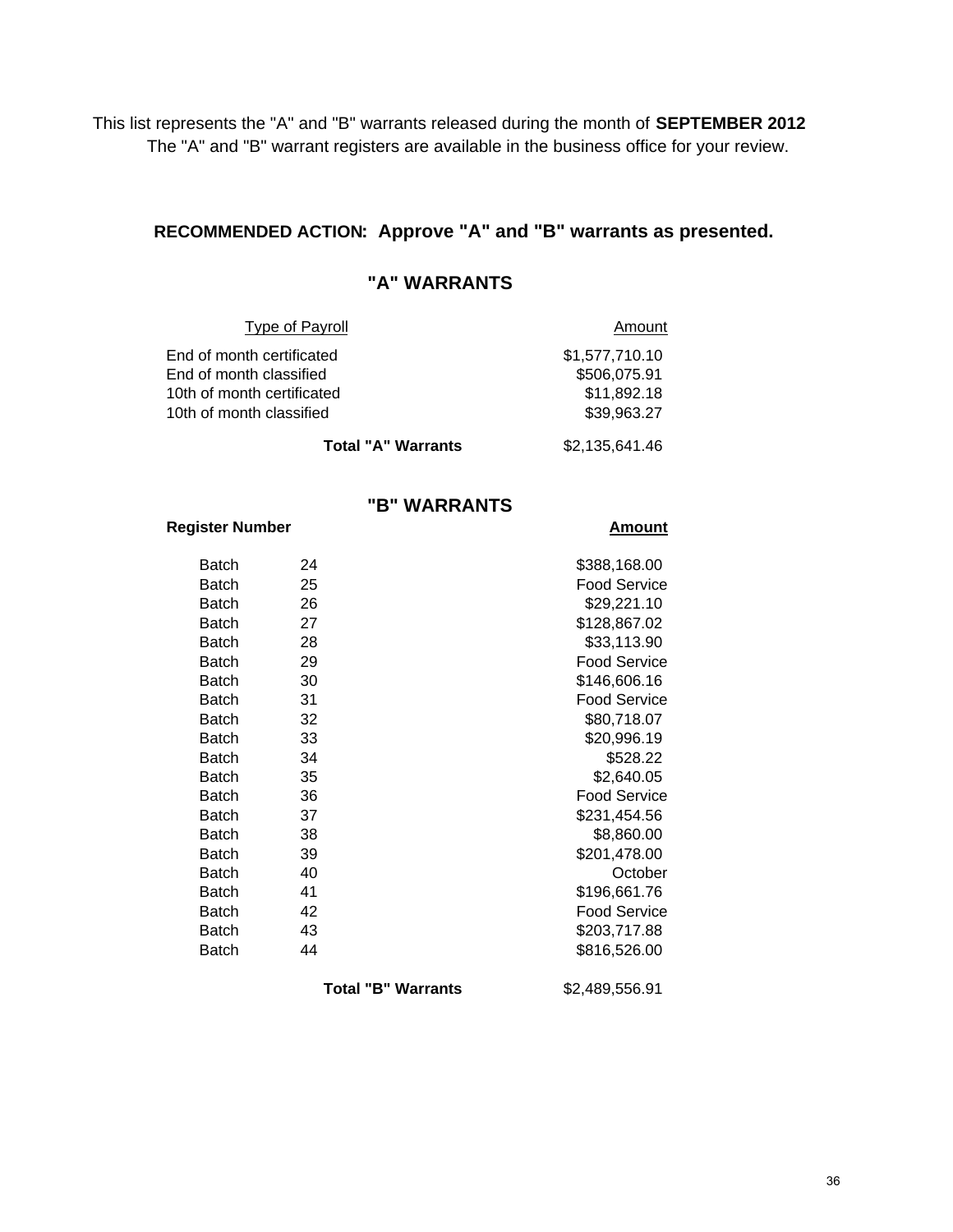# 12. CONSENT CALENDAR

## 12.2 Report to the Board on Solid Waste Hauling Services

BACKGROUND INFORMATION: In accordance with Public Resource Code 40059, at the August 18, 2011 board meeting, the district utilized Resolution #4 1112 to authorize a short-term contract for solid waste services while it reevaluated the district needs and went for bid for a solid waste hauling contract. This action was precipitated by the fact that the solid waste hauling service arrangement that was in place was due to expire on September 2, 2011 and the outcome of service provision was uncertain at the time and likely to remain so by the expiration date. This necessitated a short-term contract for service while the district pursued the bid process.

CURRENT CONSIDERATIONS: The district has concluded a short-term contract with Benz Sanitation, Inc. The district has been pleased with the service provided.

FINANCIAL IMPLICATIONS: The district is in the process of evaluating its solid waste hauling service requirements and is also developing specifications so that it can publically request formal proposals for these services from all qualified providers.

SUPERINTENDENT'S RECOMMENDATION: There is no action required at this time. This item is provided for information only.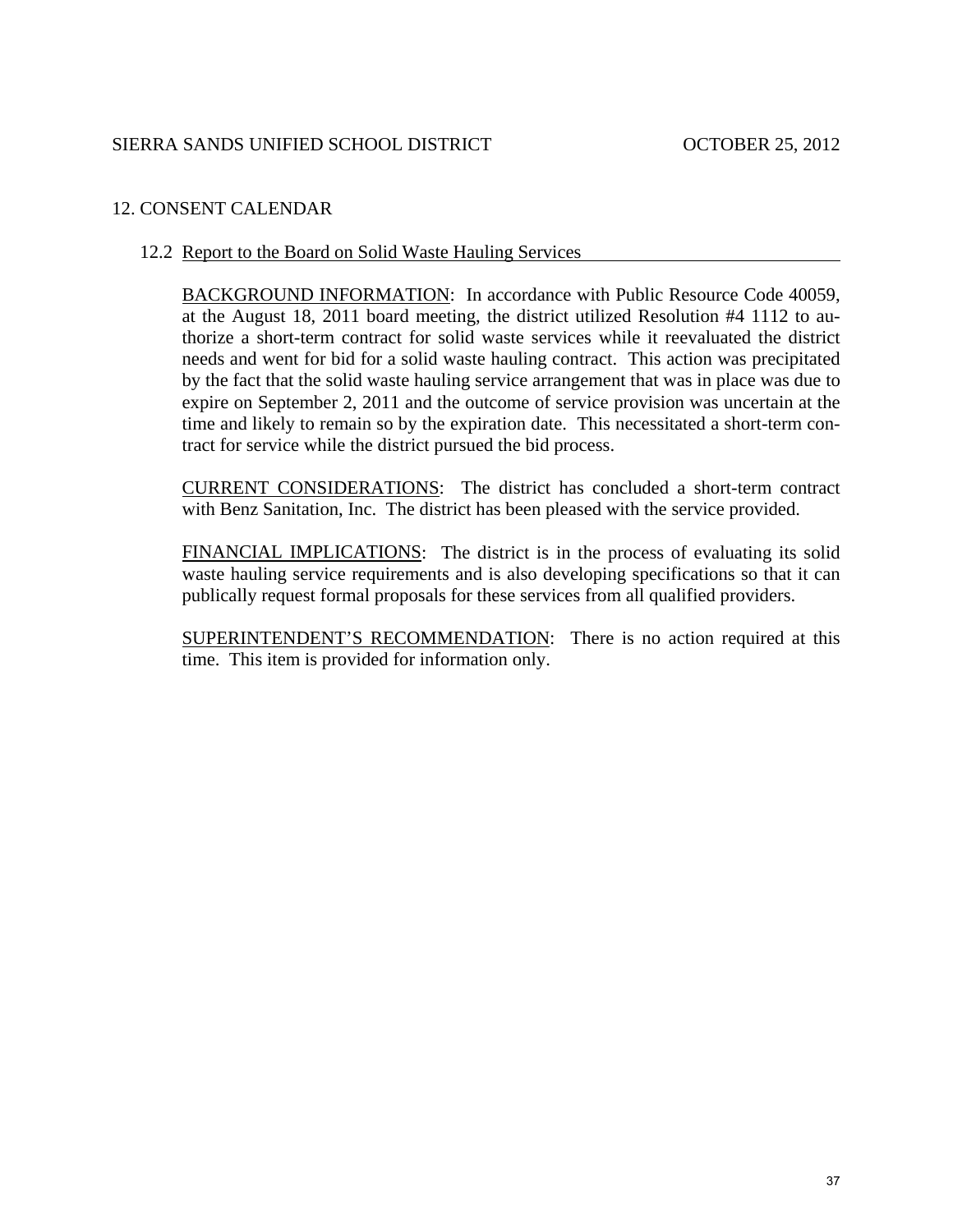## 12. CONSENT CALENDAR

12.3 Approval of Recommendations for Expulsion, Expulsion Cases #1 1213, #2 1213, #3 1213, #4 1213, #5 1213, #6 1213, #7 1213, and #8 1213

BACKGROUND INFORMATION: Education code requires the board to take final action on recommendations for expulsion.

CURRENT CONSIDERATIONS: Board approval is requested for the following expulsion cases:

Expulsion Case #01 1213: As stated in a stipulated expulsion agreement, student is expelled for the remainder of the 2012-13 fall semester and the 2012-13 spring semester, suspending the spring semester allowing the student to reapply for admission under a behavior contract in January, 2013. During the period of expulsion, the student is referred to the Ridgecrest Learning Center.

Expulsion Case #02 1213: As recommended by an administrative hearing panel, student is expelled for the remainder of the 2012-13 fall semester and the 2012-13 spring semester, suspending the spring semester allowing the student to reapply for admission in January, 2013 under a behavior contract. During the period of expulsion, the student is referred to the Ridgecrest Learning Center.

Expulsion Case #03 1213: As stated in a stipulated expulsion agreement, student is expelled for the remainder of the 2012-13 fall semester and the 2012-13 spring semester, suspending the spring semester allowing the student to reapply for admission under a behavior contract in January, 2013. During the period of expulsion, the student is referred to the Ridgecrest Learning Center.

Expulsion Case #04 1213: As stated in a stipulated expulsion agreement, student is expelled for the remainder of the 2012-13 fall semester and the 2012-13 spring semester, suspending the spring semester allowing the student to reapply for admission under a behavior contract in January, 2013. During the period of expulsion, the student is referred to the Ridgecrest Learning Center.

Expulsion Case #05 1213: As stated in a stipulated expulsion agreement, student is expelled for the remainder of the 2012-13 fall semester and the 2012-13 spring semester, suspending the spring semester allowing the student to reapply for admission under a behavior contract in January, 2013. During the period of expulsion, the student is referred to the Ridgecrest Learning Center.